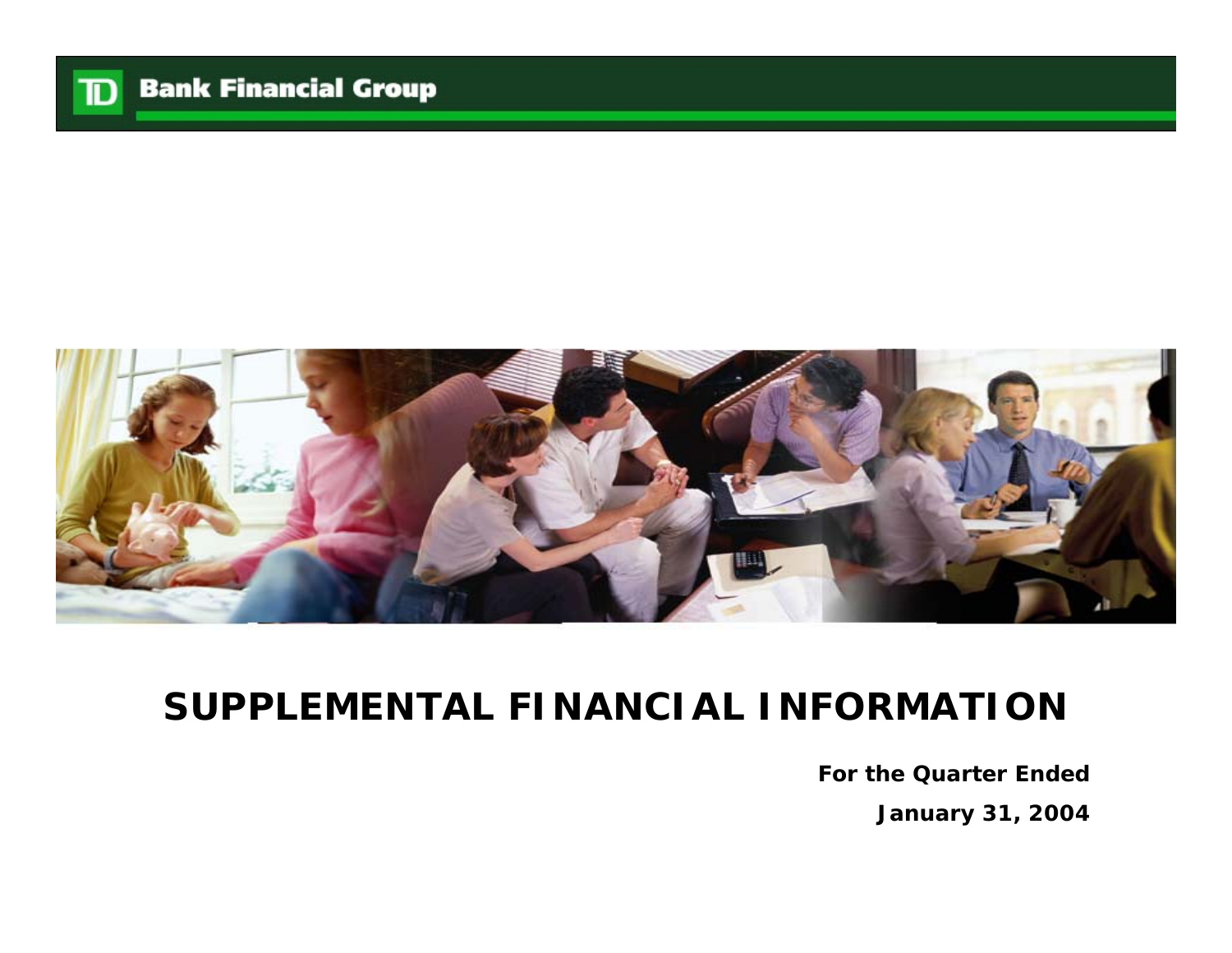

|                                                                                                                                                                                                                                                                                                                                                                                                                                                                                                                                                                                                                                                                                                                                                                                                                                                          |                                                                                                                        | For the Quarter Ended January 31, 2004<br>Index                       |                                                                                                                                                                                                                                                                                                                                                                                                                                                                                                                                                                                                                                                                                                                                                                                                                                                                                                                                                                                                                                                                                                                                                                                                                                                                                                                                                                                                                                                                                                                                                                                                                                                                                                                                                                                                                                                                                                                                                                                                                                                                                                                                                                                                                                                                                                                                                                                                                                                                                                                                                                                                                                                                |
|----------------------------------------------------------------------------------------------------------------------------------------------------------------------------------------------------------------------------------------------------------------------------------------------------------------------------------------------------------------------------------------------------------------------------------------------------------------------------------------------------------------------------------------------------------------------------------------------------------------------------------------------------------------------------------------------------------------------------------------------------------------------------------------------------------------------------------------------------------|------------------------------------------------------------------------------------------------------------------------|-----------------------------------------------------------------------|----------------------------------------------------------------------------------------------------------------------------------------------------------------------------------------------------------------------------------------------------------------------------------------------------------------------------------------------------------------------------------------------------------------------------------------------------------------------------------------------------------------------------------------------------------------------------------------------------------------------------------------------------------------------------------------------------------------------------------------------------------------------------------------------------------------------------------------------------------------------------------------------------------------------------------------------------------------------------------------------------------------------------------------------------------------------------------------------------------------------------------------------------------------------------------------------------------------------------------------------------------------------------------------------------------------------------------------------------------------------------------------------------------------------------------------------------------------------------------------------------------------------------------------------------------------------------------------------------------------------------------------------------------------------------------------------------------------------------------------------------------------------------------------------------------------------------------------------------------------------------------------------------------------------------------------------------------------------------------------------------------------------------------------------------------------------------------------------------------------------------------------------------------------------------------------------------------------------------------------------------------------------------------------------------------------------------------------------------------------------------------------------------------------------------------------------------------------------------------------------------------------------------------------------------------------------------------------------------------------------------------------------------------------|
|                                                                                                                                                                                                                                                                                                                                                                                                                                                                                                                                                                                                                                                                                                                                                                                                                                                          |                                                                                                                        |                                                                       | <b>How the Bank Reports</b>                                                                                                                                                                                                                                                                                                                                                                                                                                                                                                                                                                                                                                                                                                                                                                                                                                                                                                                                                                                                                                                                                                                                                                                                                                                                                                                                                                                                                                                                                                                                                                                                                                                                                                                                                                                                                                                                                                                                                                                                                                                                                                                                                                                                                                                                                                                                                                                                                                                                                                                                                                                                                                    |
| <b>Highlights</b><br><b>Shareholder Value</b><br>Net Income<br><b>Performance Measures by Business Segment:</b><br>- Total Bank<br>- Personal and Commercial Banking<br>- Wealth Management<br>- Wholesale Banking<br>- Corporate<br>- Non-core Lending Portfolio<br><b>Balance Sheet</b><br>Net Interest Income and Margin<br><b>Other Income</b><br><b>Trading Related Income</b><br><b>Non-Interest Expenses</b><br><b>Investment Securities Surplus (Deficit) Over Book</b><br><b>Intangibles and Goodwill</b><br><b>Restructuring Costs</b><br>Analysis of Change in Shareholders' Equity and<br><b>Non-Controlling Interest</b><br><b>Risk-Weighted Assets and Capital</b><br><b>Loan Securitization</b><br>Impaired Loans by Business Line and General Allowance<br>Analysis of Change in Gross Impaired Loans<br>and Allowance for Credit Losses | Page<br>$\mathbf{2}$<br>3<br>5<br>8<br>9<br>10<br>11<br>12<br>12<br>13<br>14<br>14<br>14<br>15<br>16<br>17<br>18<br>19 | "reported basis".<br>period to period.<br>of the existing businesses. | The supplemental information contained in this package is designed to improve the readers'<br>understanding of the TD Bank Financial Group's ("TDBFG") financial performance. This<br>information should be used in conjunction with the quarterly financial statement to<br>shareholders, which is prepared in accordance with Canadian generally accepted accounting<br>principles ("GAAP"). The Bank refers to results prepared in accordance with GAAP as the<br>The Bank also computes earnings before the amortization of intangibles resulting from<br>business combinations to assess each of its businesses, and to measure overall Bank<br>performance against goals. The derivation of the earnings before the amortization of<br>intangibles begins with the reported GAAP results and then excludes special items and the non-<br>cash charges for the amortization of identified intangibles as summarized on page 1. The<br>Bank views special items as transactions that are not part of the normal daily business<br>operations and are therefore not indicative of underlying trends. The Bank's non-cash<br>intangible amortization charge relates to the acquisitions of Canada Trust in fiscal 2000 and<br>the Laurentian branches in fiscal 2003. The Bank excludes the amortization of intangibles as<br>it is a non-cash charge and this approach ensures comparable treatment between periods and<br>comparable treatment with goodwill. Consequently, the Bank believes that this basis provides<br>the reader with an understanding of the Bank's results that can be consistently tracked from<br>The goodwill impairment recorded by the Bank in Q2/03, related to the international unit of its<br>wealth management business and its U.S. equity options business, was not considered a<br>special item for exclusion when determining the earnings before the amortization of<br>intangibles. The restructuring charges recognized by the Bank in Q2/03, related to the<br>international unit of its wealth management business and its U.S. equity options business,<br>were not considered special items given that they were incurred as part of the rationalization<br>The Bank reports economic profit and return on invested capital for the total Bank and for<br>each of its major business segments. Economic profit/(loss) is earnings/(loss) before the<br>amortization of intangibles applicable to common shares after providing a charge for invested<br>capital. Invested capital is equal to common equity plus the cumulative amount of goodwill<br>and intangible assets amortized as of the reporting date. |

Certain comparative amounts have been reclassified to conform with current period presentation.

**For further information contact: Scott Lamb Trish Moran Kelly Milroy FAX # (416) 982-5075 (416) 308-6677 (416) 944-5422 (416) 944-6618**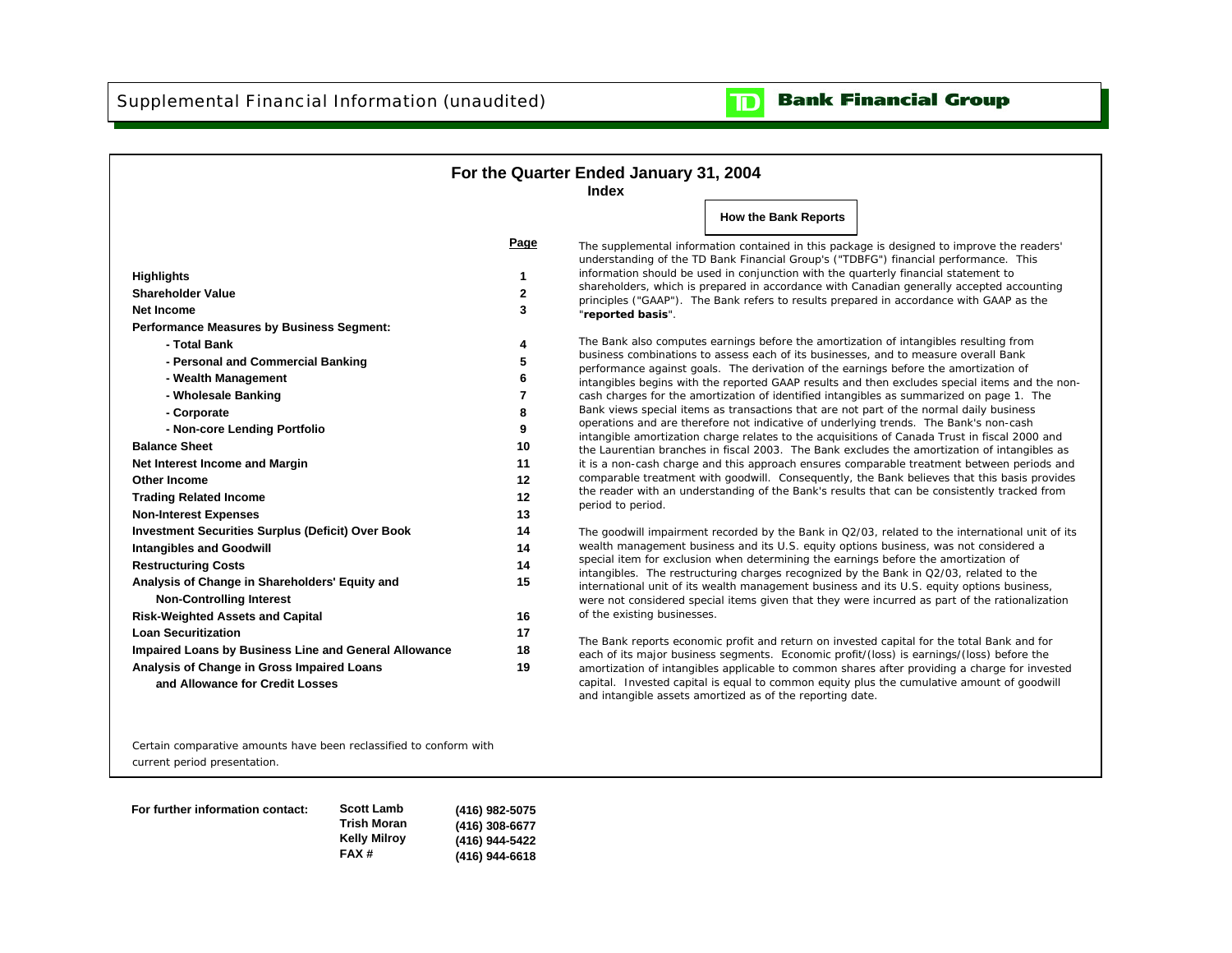<span id="page-2-0"></span>**Highlights** 

#### **LINE 2004 Q1 % change**  *FOR THE PERIOD ENDED* **# Q1 Q4 Q3 Q2 Q1 Q4 Q3 Q2 Q1 2003 2002 vs Q1 03 Income Statement (\$millions)** Net income applicable to common shareholders - reported basis 1 **\$ 582** \\$ 480 \$ 480 \$ (295) \$ 324 \\$ (219) \$ (428) \$ 132 \$ 355 \|\$ 989 \$ (160) \| 80 % Amortization of intangible assets, net of tax **2** 179 112 119 127 133 156 154 160 164 491 634 35 Gain on sale of mutual fund and custody business, net of tax 3 **- 1** - - - - - - - - - - - - (18) - (14) | | - (32) Net income applicable to common shareholders - before amortization of intangibles<sup>1</sup> 4 **1 761** 592 599 (168) 457 (63) (292) 292 505 1,1480 442 67 Preferred dividends 5 **21** 21 21 22 23 23 23 24 23 87 93 (9) Net income - before amortization of intangibles<sup>1</sup> 6 **6 \$782 \$613 \$620 \$(146) \$480 \$400 \$(269) \$316 \$528 | \$1,567 \$535 | 63% Per common share and average number of shares** Basic net income - reported basis 7 **\$ .89** \$ .74 .74 \$ (.46) \$ .50 \$ (.34) \$ (.67) \$ .20 \$ .56 \$ 1.52 \$ (.25) \$ 78 % - before amortization of intangibles 1 8 **1.16** .92 .91 (.26) .71 (.10) (.46) .46 .79 2.28 .69 <sup>63</sup> Diluted net income - reported basis 9 **.88** .73 .73 (.46) .50 (.34) (.67) .20 .55 1.51 (.25) 76 - before amortization of intangibles 1 10 **1.15** .91 .90 (.26) .70 (.10) (.46) .45 .78 2.26 .68 <sup>64</sup> Average number of common shares outstanding - basic (millions) 11 **654.8** 651.3 653.8 648.5 645.6 643.3 641.5 639.8 639.5 649.8 641.0 1 - diluted the contract of the contract of the diluted to  $\sim$  12  $\,$  **660.0** 655.3 658.3 652.2 649.7 647.3 646.6 647.1 646.8 653.9 646.9 2 **Balance sheet (\$billions)** Total assets 13 **\$ 316.2** \$ 302.2 273.5 \$ 321.7 \$ 311.4 \$ 278.0 \$ 309.6 \$ 300.7 \$ 310.4 \$ 273.5 \$ 278.0 \$ 2 % Total common equity 14 **12.0** 11.4 11.6 11.1 11.7 11.6 12.0 12.4 12.4 11.6 11.6 3 Investment securities - surplus over book  $2$  (\$millions) 15 **412** 298 369 196 131 224 246 474 434 369 224 +100 **Capital and Risk Metrics (\$billions)** Risk-weighted assets 16 **| \$ 109.9 |** \$ 108.2 \$ 114.0 \$ 121.3 \$ 121.1 | \$ 129.6 \$ 129.9 \$ 126.7 | | \$ 108.2 \$ 120.6 | | (9)% Tier 1 capital 17 **11.9** 11.1 11.3 10.4 10.3 9.8 10.0 10.4 10.6 11.3 9.8 16 Tangible common equity 3 <sup>18</sup> **8.0** 7.2 7.4 6.7 6.5 6.2 6.5 6.8 7.0 7.4 6.2 <sup>23</sup> Tier 1 capital ratio 19 **10.9 %** 10.5 % 9.7 % 8.8 % 8.5 % 8.1 % 7.7 % 8.2 % 8.3 % 10.5 % 8.1 % 2.4 pts Total capital ratio 20 **15.5** 13.9 15.6 12.4 11.8 11.6 10.6 11.2 11.5 15.6 11.6 3.7 Tangible common equity as a percentage of RWA 21 7.3 6.9 6.3 5.7 5.4 5.1 5.0 5.4 5.5 6.9 5.1 1.9 After tax impact of 1% increase in interest rates on Common shareholders' equity (\$millions) 22 **\$ (32)** \$ (45) (13) \$ (40) \$ (27) \$ (40) \$ (48) \$ (36) \$ (43) \$ (13) \$ (40) \$ 19 % Annual net income (\$millions) 23 **(9)** (10) 4 (10) (1) (5) 2 (3) (3) 4 (5) +100 Net impaired loans (\$millions) 24 **(584)** (643) (641) (742) (661) (975) (799) (41) (126) (641) (975) (12) Net impaired loans as a % of net loans 25 **(.5)%** (.5)% (.5)% (.6)% (.5)% (.7)% (.6)% - % (.1)% (.5)% (.7)% - pts Provision for credit losses as a % of net average loans 26 **(.33)** .19 (.27) .31 .34 2.84 3.81 1.26 1.00 .15 2.24 .67 Rating of senior debt: Moody's 27 **Aa3** Aa3 Aa3 Aa3 Aa3 Aa3 Aa3 Aa3 Aa3 Aa3 Aa3 **2003 2002 Full Year**

**A+** A+ A+ A+ A+ AA- AA- AA- AA- A+ AA-

 $1$  Excludes gain on sale of mutual fund record keeping and custody business

<sup>2</sup> Excludes debt security positions which are used as part of the Bank's Asset and Liability Management hedging activities and preferred shares that are hedged

 $3$  Tangible common equity is common shareholders' equity plus contributed surplus less net intangibles and goodwill

Standard and Poor's 28

#### **Bank Financial Group**

 $\overline{\mathbf{D}}$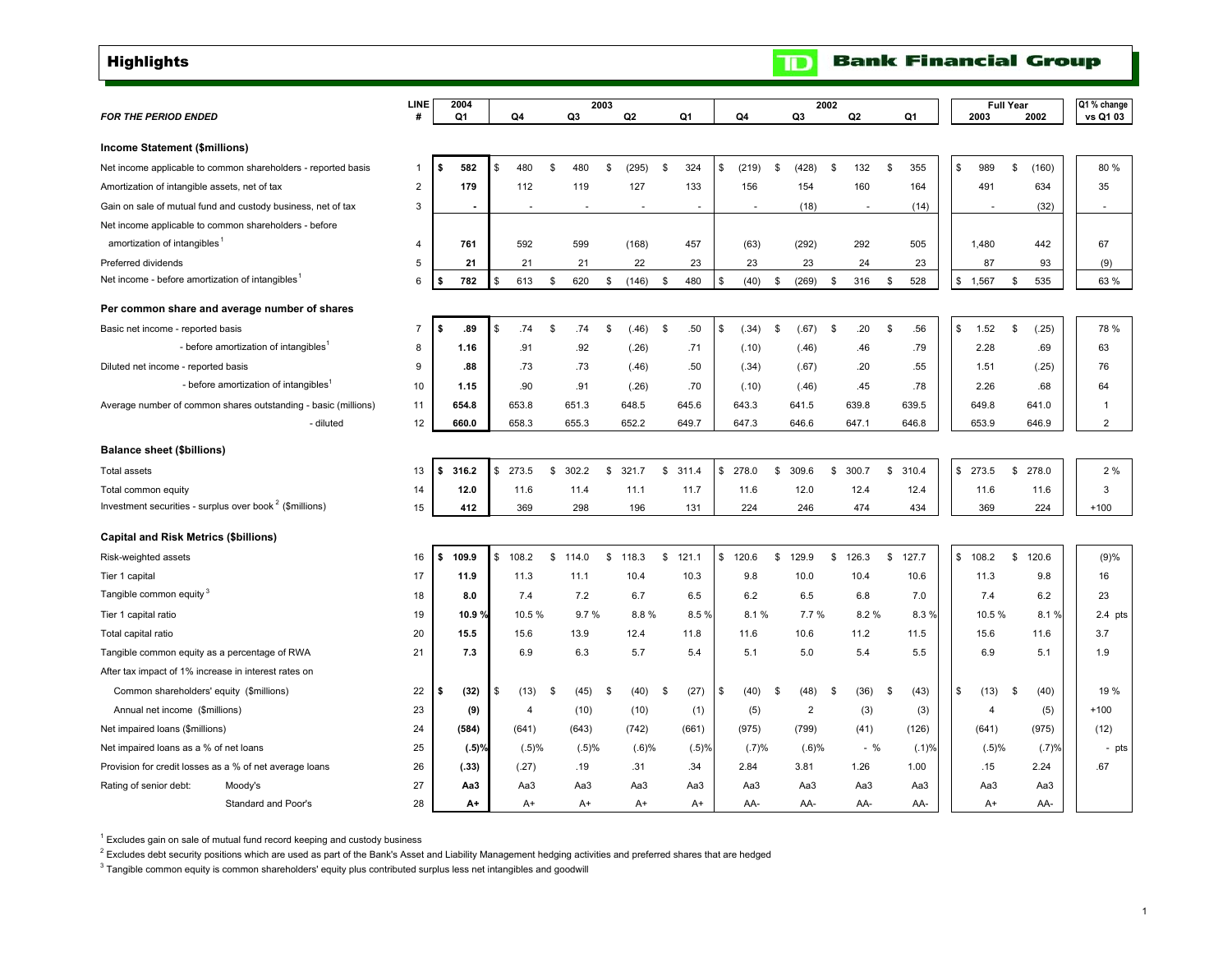#### <span id="page-3-0"></span>Shareholder Value

|                                                                                    | <b>LINE</b>    | 2004           |     |        |      |        | 2003 |            |          |         |          |            |              | 2002                     |                |    |        |    | <b>Full Year</b> |                      | Q1 % change    |
|------------------------------------------------------------------------------------|----------------|----------------|-----|--------|------|--------|------|------------|----------|---------|----------|------------|--------------|--------------------------|----------------|----|--------|----|------------------|----------------------|----------------|
| <b>FOR THE PERIOD ENDED</b>                                                        |                | Q <sub>1</sub> |     | Q4     |      | Q3     |      | Q2         |          | Q1      |          | Q4         |              | Q3                       | Q <sub>2</sub> |    | Q1     |    | 2003             | 2002                 | vs Q1 03       |
|                                                                                    |                |                |     |        |      |        |      |            |          |         |          |            |              |                          |                |    |        |    |                  |                      |                |
| <b>Business performance (\$millions)</b>                                           |                |                |     |        |      |        |      |            |          |         |          |            |              |                          |                |    |        |    |                  |                      |                |
| Net income applicable to common shareholders - reported basis                      | $\mathbf{1}$   | 582            | \$  | 480    | -S   | 480    | \$   | (295)      | -S       | 324     | S        | (219)      | \$           | (428)<br>$\mathbf s$     | 132            | \$ | 355    | s. | 989              | \$<br>(160)          | 80%            |
| Economic profit $1, 2$                                                             | $\overline{2}$ | 376            |     | 210    |      | 227    |      | (563)      |          | 76      |          | (457)      |              | (692)                    | (96)           |    | 113    |    | (50)             | (1, 132)             | $+100$         |
| Total revenue <sup>3</sup>                                                         | 3              | 2,789          |     | 2,473  |      | 2,595  |      | 2,413      |          | 2,559   |          | 2,442      |              | 2,420                    | 2,497          |    | 2,830  |    | 10,040           | 10,189               | 9              |
| Net interest income                                                                | 4              | 1,476          |     | 1,379  |      | 1,402  |      | 1,445      |          | 1,390   |          | 1,388      |              | 1,404                    | 1,308          |    | 1,200  |    | 5,616            | 5,300                | 6              |
| Average common equity                                                              | 5              | 11,665         |     | 11,396 |      | 11,107 |      | 11,484     |          | 11,607  |          | 11,817     |              | 12,227                   | 12,407         |    | 12,231 |    | 11,396           | 12,144               |                |
| Average invested capital 4                                                         | 6              | 14,331         |     | 13,900 |      | 13,536 |      | 13,875     |          | 13,868  |          | 13,934     |              | 14,189                   | 14,212         |    | 13,874 |    | 13,792           | 14,025               | 3              |
| Return on Equity - reported basis                                                  | $\overline{7}$ | 19.8%          |     | 16.7%  |      | 17.1%  |      | $(10.5)\%$ |          | 11.1 %  |          | (7.4)%     |              | (13.9)%                  | 4.4 %          |    | 11.5 % |    | 8.7%             | (1.3)%               | 8.7 pts        |
| - before amortization of intangibles <sup>5</sup>                                  | 8              | 26.0           |     | 20.6   |      | 21.4   |      | (6.0)      |          | 15.6    |          | (2.1)      |              | (9.5)                    | 9.7            |    | 16.4   |    | 13.0             | 3.6                  | 10.4           |
| Return on invested capital - before amortization of intangibles <sup>2, 4, 5</sup> | 9              | 21.1           |     | 16.9   |      | 17.6   |      | (5.7)      |          | 13.1    |          | (1.8)      |              | (8.2)                    | 8.4            |    | 14.4   |    | 10.5             | 3.2                  | 8.0            |
| Return on risk-weighted assets - before amortization of intangibles <sup>5</sup>   | 10             | 2.84           |     | 2.19   |      | 2.12   |      | (0.50)     |          | 1.58    |          | (0.13)     |              | (0.83)                   | 1.02           |    | 1.64   |    | 1.35             | 0.42                 | 1.26           |
| Efficiency ratio - reported basis                                                  | 11             | 69.0           |     | 79.3   |      | 72.6   |      | 106.3      |          | 76.5    |          | 76.2       |              | 77.1                     | 77.9           |    | 72.5   |    | 83.3             | 75.8                 | (7.5)          |
| - before amortization of intangibles <sup>3</sup>                                  | 12             | 62.9           |     | 72.2   |      | 65.4   |      | 98.0       |          | 68.2    |          | 67.0       |              | 67.8                     | 67.6           |    | 63.3   |    | 75.6             | 66.3                 | (5.3)          |
| Net interest margin                                                                | 13             | 2.37           |     | 2.26   |      | 2.15   |      | 2.29       |          | 2.22    |          | 2.20       |              | 2.17                     | 2.06           |    | 1.84   |    | 2.23             | 2.07                 | .15            |
| Number of full-time equivalent staff at period end                                 | 14             | 41.950         |     | 41.934 |      | 42.786 |      | 42.805     |          | 43.239  |          | 43.208     |              | 44.890                   | 44.946         |    | 45.717 |    | 41,934           | 43.208               | (3)%           |
| Number of domestic retail outlets at period end                                    | 15             | 1.031          |     | 1,093  |      | 1,162  |      | 1,165      |          | 1.172   |          | 1.178      |              | 1.182                    | 1,228          |    | 1,265  |    | 1,093            | 1,178                | (12)           |
| Number of retail brokerage offices at period end                                   | 16             | 268            |     | 270    |      | 272    |      | 285        |          | 283     |          | 283        |              | 283                      | 285            |    | 285    |    | 270              | 283                  | (5)            |
|                                                                                    |                |                |     |        |      |        |      |            |          |         |          |            |              |                          |                |    |        |    |                  |                      |                |
| Common share performance                                                           |                |                |     |        |      |        |      |            |          |         |          |            |              |                          |                |    |        |    |                  |                      |                |
| Closing market price                                                               | 17             | 43.38          | \$  | 43.86  | S.   | 37.49  | \$   | 33.94      | <b>S</b> | 32.18   | <b>S</b> | 29.35      | $\mathbf{s}$ | 33.00<br>$\mathbf{s}$    | 41.87          | S. | 42.60  |    | \$43.86          | \$29.35              | 35 %           |
| Book value per common share                                                        | 18             | 18.27          |     | 17.64  |      | 17.47  |      | 17.04      |          | 18.10   |          | 17.91      |              | 18.62                    | 19.38          |    | 19.45  |    | 17.64            | 17.91                | $\overline{1}$ |
| Closing market price to book value                                                 | 19             | 2.37           |     | 2.49   |      | 2.15   |      | 1.99       |          | 1.78    |          | 1.64       |              | 1.77                     | 2.16           |    | 2.19   |    | 2.49             | 1.64                 | 33             |
| Price earnings ratio - before amortization of intangibles <sup>5, 6</sup>          | 20             | 16.1           |     | 19.5   |      | 30.0   |      | $\sim$     |          | 54.5    |          | 43.8       |              | 21.3                     | 15.0           |    | 13.4   |    | 19.5             | 43.8                 | (70)           |
| Total market return on common shareholders' investment <sup>7</sup>                | 21             | 38.5%          |     | 53.4 % |      | 17.0%  |      | $(16.3)\%$ |          | (21.8)% |          | $(15.2)\%$ |              | $(13.3)\%$               | 10.5%          |    | (1.0)% |    | 53.4 %           | $(15.2)\%$           | 60.3 pts       |
| Number of common shares outstanding (millions)                                     | 22             | 657.6          |     | 656.3  |      | 653.4  |      | 651.1      |          | 647.9   |          | 645.4      |              | 643.2                    | 641.4          |    | 639.6  |    | 656.3            | 645.4                | 1 %            |
| Total market capitalization (\$billions)                                           | 23             | 28.5           | \$. | 28.8   | - \$ | 24.5   | \$   | 22.1       | \$       | 20.8    | \$       | 18.9       | \$           | 21.2<br>- \$             | 26.9           | \$ | 27.2   |    | \$28.8           | 18.9<br>\$           | 37             |
| <b>Dividend Performance</b>                                                        |                |                |     |        |      |        |      |            |          |         |          |            |              |                          |                |    |        |    |                  |                      |                |
| Dividend per common share                                                          | 24             | 0.32           | \$  | 0.32   | -S   | 0.28   | - \$ | 0.28       | -\$      | 0.28    | \$       | 0.28       | - \$         | 0.28<br>-S               | 0.28           | \$ | 0.28   |    | \$1.16           | $\mathbb{S}$<br>1.12 | 14 %           |
| Dividend yield <sup>8</sup>                                                        | 25             | 2.8%           |     | 2.9%   |      | 3.1%   |      | 3.4%       |          | 3.5%    |          | 3.7%       |              | 3.2%                     | 2.6%           |    | 2.8%   |    | 3.2%             | 3.2%                 | $(.7)$ pts     |
| Common dividend payout ratio - before amortization of intangibles <sup>3</sup>     | 26             | 27.5           |     | 35.3   |      | 30.6   |      | $\sim$     |          | 39.6    |          |            |              | $\overline{\phantom{a}}$ | 61.3           |    | 35.4   |    | 50.9             | 162.4                | (12.1)         |
|                                                                                    |                |                |     |        |      |        |      |            |          |         |          |            |              |                          |                |    |        |    |                  |                      |                |

<sup>1</sup> Economic profit is determined as the net income applicable to common shareholders before the amortization of purchased intangibles, less a charge for the cost of Invested Capital. The rate charged for Invested Capital and 11.2% for 2002

 $2$  Q2 2003 includes a charge of \$26 million after-tax for the past amortization of goodwill that became impaired during the period

 $3$  Excludes the gain on sale of mutual fund record keeping and custody business (Q3/02 - \$22 million pre-tax, Q1/02 - \$18 million pre-tax)

4 Invested capital is common shareholders' equity plus the cumulative after-tax amount of purchased intangible assets amortized as of the reporting date

5 Excludes the gain on sale of mutual fund record keeping and custody business (Q3/02 - \$18 million after-tax, Q1/02 - \$14 million after-tax)

<sup>6</sup> Closing common share price divided by diluted net income per common share for trailing 4 quarters

 $^7$  Change in market price plus dividends paid in trailing 4 quarters as a percentage of the prior year's closing market price per common share

<sup>8</sup> Dividends per common share for trailing 4 quarters divided by average of high and low common share prices for the period

**Bank Financial Group** 

TD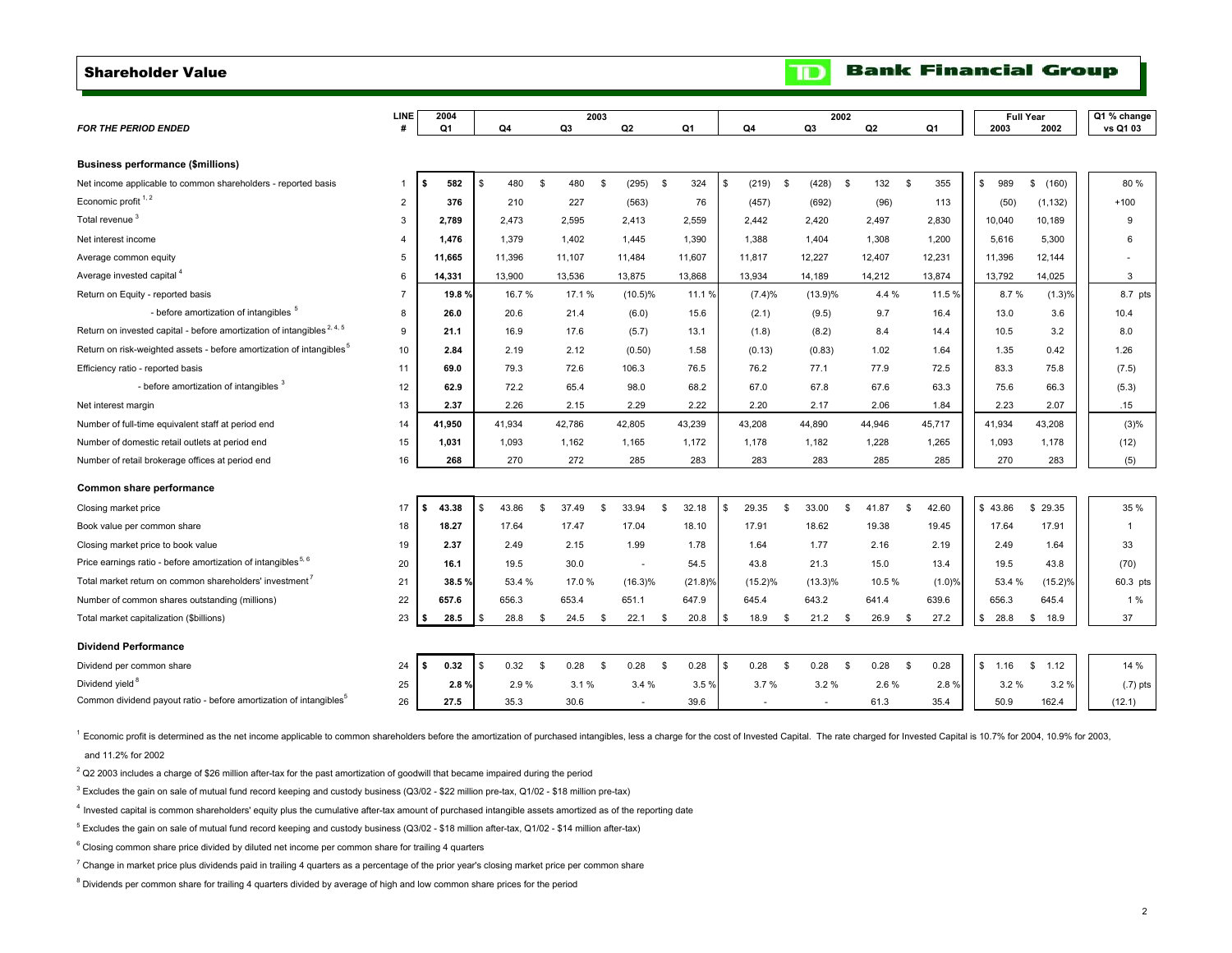#### <span id="page-4-0"></span>Net Income

| (\$MILLIONS)                                                         | LINE           | 2004                                    |          |            | 2003           |                |       |            |            | 2002          |            |       | <b>Full Year</b> |        | Q1 % change    |
|----------------------------------------------------------------------|----------------|-----------------------------------------|----------|------------|----------------|----------------|-------|------------|------------|---------------|------------|-------|------------------|--------|----------------|
| <b>FOR THE PERIOD ENDED</b>                                          | #              | Q1                                      | Q4       |            | Q <sub>3</sub> | Q <sub>2</sub> | Q1    |            | Q4         | Q3            | Q2         | Q1    | 2003             | 2002   | vs Q1 03       |
|                                                                      |                |                                         |          |            |                |                |       |            |            |               |            |       |                  |        |                |
| Interest income                                                      | -1             | 2,845                                   | <b>S</b> | $2,659$ \$ | 2,840<br>-S    | $2,874$ \$     | 2,829 | \$         | $2,920$ \$ | 2,941<br>- \$ | $2,735$ \$ | 3,010 | \$<br>11,202 \$  | 11,606 | 1%             |
| Interest expense                                                     | $\overline{2}$ | 1,369                                   | 1,280    |            | 1,438          | 1,429          | 1,439 |            | 1,532      | 1,537         | 1,427      | 1,810 | 5,586            | 6,306  | (5)            |
| Net interest income                                                  | 3              | 1,476                                   | 1,379    |            | 1,402          | 1,445          | 1,390 |            | 1,388      | 1,404         | 1,308      | 1,200 | 5,616            | 5,300  | 6              |
| Provision for credit losses                                          | $\overline{4}$ | (104)                                   |          | (83)       | 59             | 98             | 112   |            | 950        | 1,250         | 400        | 325   | 186              | 2,925  | $+(100)$       |
| Net interest income after credit loss provision                      | 5              | 1,580                                   | 1,462    |            | 1,343          | 1,347          | 1,278 |            | 438        | 154           | 908        | 875   | 5,430            | 2,375  | 24             |
| Other income                                                         |                |                                         |          |            |                |                |       |            |            |               |            |       |                  |        |                |
| Investment and securities services                                   | 6              | 611                                     | 567      |            | 579            | 482            | 504   |            | 460        | 522           | 534        | 569   | 2,132            | 2,085  | 21             |
| Credit fees                                                          | $\overline{7}$ | 91                                      |          | 84         | 113            | 100            | 118   |            | 78         | 100           | 116        | 121   | 415              | 415    | (23)           |
| Net investment securities gains/(losses)                             | 8              | 45                                      |          | 23         | 18             | (23)           | 5     |            | (14)       | (8)           | (12)       | 60    | 23               | 26     | $+100$         |
| Trading income                                                       | 9              | 27                                      |          | (22)       | (19)           | 15             | 130   |            | 64         | (73)          | 106        | 432   | 104              | 529    | (79)           |
| Service charges                                                      | 10             | 165                                     |          | 165        | 168            | 153            | 155   |            | 157        | 151           | 143        | 145   | 641              | 596    | 6              |
| Loan securitizations                                                 | 11             | 111                                     |          | 89         | 60             | 54             | 47    |            | 53         | 63            | 46         | 56    | 250              | 218    | $+100$         |
| Card services                                                        | 12             | 49                                      |          | 47         | 74             | 65             | 66    |            | 66         | 64            | 57         | 62    | 252              | 249    | (26)           |
| Insurance revenue (net of claims)                                    | 13             | 111                                     |          | 119        | 112            | 97             | 92    |            | 100        | 95            | 96         | 84    | 420              | 375    | 21             |
| <b>Trust fees</b>                                                    | 14             | 17                                      |          | 15         | 19             | 19             | 17    |            | 18         | 18            | 22         | 18    | 70               | 76     |                |
| Gain on sale of mutual fund record keeping and custody business      | 15             |                                         |          |            |                |                |       |            |            | 22            |            | 18    |                  | 40     |                |
| Writedown of investment in JVs                                       | 16             |                                         |          |            |                | (39)           |       |            |            |               |            |       | (39)             |        |                |
| Losses on derivatives & loan sales (non-core) not booked to sectoral | 17             | (3)                                     |          | (19)       | (13)           | (31)           | (50)  |            |            |               |            |       | (113)            |        | (94)           |
| Other                                                                | 18             | 89                                      |          | 26         | 82             | 76             | 85    |            | 72         | 84            | 81         | 83    | 269              | 320    | 5              |
| <b>Total other income</b>                                            | 19             | 1,313                                   | 1,094    |            | 1,193          | 968            | 1,169 |            | 1,054      | 1,038         | 1,189      | 1,648 | 4,424            | 4,929  | 12             |
| Net interest and other income                                        | 20             | 2,893                                   | 2,556    |            | 2,536          | 2,315          | 2,447 |            | 1,492      | 1,192         | 2,097      | 2,523 | 9,854            | 7,304  | 18             |
| <b>Non-interest expenses</b>                                         |                |                                         |          |            |                |                |       |            |            |               |            |       |                  |        |                |
| Salaries and employee benefits                                       | 21             | 943                                     |          | 941        | 959            | 893            | 965   |            | 802        | 868           | 882        | 1,014 | 3,758            | 3,566  | (2)            |
| Occupancy including depreciation                                     | 22             | 147                                     |          | 173        | 178            | 153            | 152   |            | 154        | 154           | 151        | 146   | 656              | 605    | (3)            |
| Equipment including depreciation                                     | 23             | 120                                     |          | 177        | 150            | 156            | 167   |            | 171        | 172           | 157        | 161   | 650              | 661    | (28)           |
| Restructuring costs                                                  | 24             |                                         |          |            | 5              | 87             |       |            |            |               |            |       | 92               |        |                |
| Goodwill impairment                                                  | 25             |                                         |          |            |                | 624            |       |            |            |               |            |       | 624              |        |                |
| Other                                                                | 26             | 545                                     |          | 494        | 405            | 452            | 461   |            | 508        | 447           | 497        | 470   | 1,812            | 1,922  | 18             |
| Total non-interest expenses excluding amortization of intangibles    | 27             | 1,755                                   | 1,785    |            | 1,697          | 2,365          | 1,745 |            | 1,635      | 1,641         | 1,687      | 1,791 | 7,592            | 6,754  | $\overline{1}$ |
| Income before provision for income taxes                             | 28             | 1,138                                   | 771      |            | 839            | (50)           | 702   |            | (143)      | (449)         | 410        | 732   | 2,262            | 550    | 62             |
| Provision for income taxes                                           | 29             | 333                                     |          | 135        | 196            | 73             | 199   |            | (119)      | (211)         | 76         | 173   | 603              | (81)   | 67             |
| Net income before non-controlling interest                           | 30             | 805                                     |          | 636        | 643            | (123)          | 503   |            | (24)       | (238)         | 334        | 559   | 1,659            | 631    | 60             |
| Non-controlling interest                                             | 31             | 23                                      |          | 23         | 23             | 23             | 23    |            | 16         | 13            | 18         | 17    | 92               | 64     |                |
| Net income - before amortization of intangibles                      | 32             | 782                                     |          | 613        | 620            | (146)          | 480   |            | (40)       | (251)         | 316        | 542   | 1,567            | 567    | 63             |
| Preferred dividends                                                  | 33             | 21                                      |          | 21         | 21             | 22             | 23    |            | 23         | 23            | 24         | 23    | 87               | 93     | (9)            |
| Net income applicable to common shareholders - before                |                |                                         |          |            |                |                |       |            |            |               |            |       |                  |        |                |
| amortization of intangibles                                          | 34             | 761                                     |          | 592        | 599            | (168)          | 457   |            | (63)       | (274)         | 292        | 519   | 1,480            | 474    | 67             |
| Amortization of intangibles, net of tax                              | 35             | 179                                     |          | 112        | 119            | 127            | 133   |            | 156        | 154           | 160        | 164   | 491              | 634    | 35             |
| Net income applicable to common shareholders - reported basis        | 36             | $582$ $\overline{\phantom{1}5}$<br>- \$ |          | 480 \$     | 480 \$         | $(295)$ \$     | 324   | $\sqrt{3}$ | $(219)$ \$ | $(428)$ \$    | 132S       | 355   | \$<br>989 \$     | (160)  | 80%            |

3

## **TD** Bank Financial Group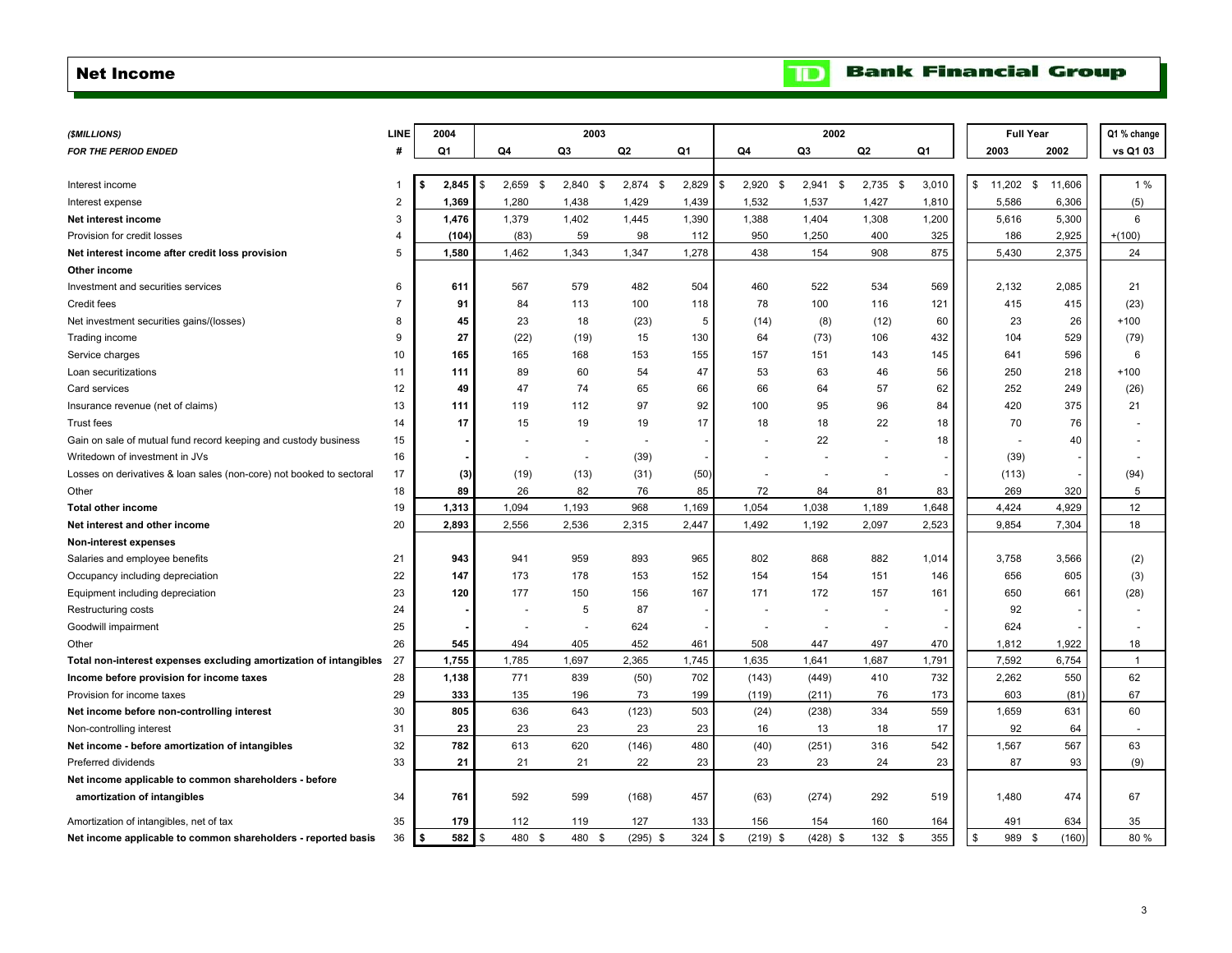### <span id="page-5-0"></span>Performance Measures Summary - Total Bank

#### **RESULTS OF OPERATIONS - before amortization of intangibles<sup>1</sup>**

**(\$millions)**

|                                                                  | LINE           | 2004      |    |       |           | 2003      |                |                |                | 2002           |                |           |         | <b>Full Year</b> |                          | Q1 % change |
|------------------------------------------------------------------|----------------|-----------|----|-------|-----------|-----------|----------------|----------------|----------------|----------------|----------------|-----------|---------|------------------|--------------------------|-------------|
| <b>FOR THE PERIOD ENDED</b>                                      | #              | Q1        |    | Q4    | Q3        | Q2        |                | Q <sub>1</sub> | Q4             | Q <sub>3</sub> | Q2             | Q1        | 2003    |                  | 2002                     | vs Q1 03    |
|                                                                  |                |           |    |       |           |           |                |                |                |                |                |           |         |                  |                          |             |
| Net income                                                       |                |           |    |       |           |           |                |                |                |                |                |           |         |                  |                          |             |
| Personal and Commercial Banking                                  |                | 359<br>Ŝ. | -S | 327   | \$<br>335 | \$<br>306 |                | \$<br>309      | \$<br>287      | \$<br>282      | \$<br>264      | \$<br>281 | \$1,277 |                  | \$1,114                  | 16 %        |
| Wealth Management                                                | $\overline{2}$ | 115       |    | 104   | 82        | (299)     |                | 38             | 21             | 18             | 31             | 55        | (75)    |                  | 125                      | $+100$      |
| <b>Total Retail</b>                                              | 3              | 474       |    | 431   | 417       |           | $\overline{7}$ | 347            | 308            | 300            | 295            | 336       | 1,202   |                  | 1,239                    | 37          |
| Wholesale Banking <sup>2</sup>                                   | 4              | 181       |    | 126   | 110       | (133)     |                | 157            | (356)          | (542)          | 35             | 206       | 260     |                  | (657)                    | 15          |
| Corporate <sup>2</sup>                                           | 5              | 127       |    | 56    | 93        |           | (20)           | (24)           | 8              | (27)           | (14)           | (14)      | 105     |                  | (47)                     | $+(100)$    |
| <b>Total Bank</b>                                                | 6              | 782<br>Ŝ. | \$ | 613   | \$<br>620 | \$(146)   |                | \$<br>480      | \$<br>(40)     | \$<br>(269)    | \$<br>316      | \$<br>528 | \$1,567 | \$               | 535                      | 63 %        |
| <b>Return on Invested Capital</b>                                |                |           |    |       |           |           |                |                |                |                |                |           |         |                  |                          |             |
| Personal and Commercial Banking                                  | $\overline{7}$ | 19.8%     |    | 18.8% | 19.3%     |           | 18.2%          | 17.8%          | 16.9%          | 16.7%          | 16.4%          | 17.0%     | 18.5%   |                  | 16.8%                    | $2.0$ pts   |
| Wealth Management                                                | 8              | 16.2      |    | 14.2  | 11.1      | (41.5)    |                | 4.4            | 2.5            | 2.1            | 3.6            | 6.5       | (3.6)   |                  | 3.7                      | 11.8        |
| Wholesale Banking <sup>2</sup>                                   | 9              | 27.9      |    | 19.2  | 16.1      | (19.2)    |                | 18.9           | (31.2)         | (51.8)         | 2.9            | 19.6      | 8.6     |                  | (16.1)                   | 9.0         |
| <b>Total Bank</b>                                                | 10             | 21.1%     |    | 16.9% | 17.6%     |           | (5.7)%         | 13.1 %         | (1.8)%         | (8.2)%         | 8.4%           | 14.4%     | 10.5%   |                  | 3.2%                     | 8.0 pts     |
| Percentage net income mix <sup>3</sup>                           |                |           |    |       |           |           |                |                |                |                |                |           |         |                  |                          |             |
| <b>Total Retail</b>                                              | 11             | 72%       |    | 77 %  | 79 %      |           | 100 %          | 69%            | 100 %          | 100 %          | 89%            | 62%       | 82%     |                  | 100 %                    | 3 pts       |
| Wholesale Banking <sup>2</sup>                                   | 12             | 28        |    | 23    | 21        |           | $\blacksquare$ | 31             | $\blacksquare$ |                | 11             | 38        | 18      |                  | $\overline{\phantom{a}}$ | (3)         |
| <b>Total Bank</b>                                                | 13             | 100%      |    | 100 % | 100 %     |           | 100 %          | 100 %          | 100 %          | 100 %          | 100 %          | 100 %     | 100 %   |                  | 100 %                    |             |
| Percentage geographic contribution to total revenue <sup>4</sup> |                |           |    |       |           |           |                |                |                |                |                |           |         |                  |                          |             |
| Canada                                                           | 14             | 73%       |    | 76 %  | 71 %      |           | 75 %           | 72 %           | 73 %           | 74 %           | 77 %           | 72%       | 73%     |                  | 74 %                     | 1 pts       |
| <b>United States of America</b>                                  | 15             | 16        |    | 16    | 15        |           | 14             | 19             | 15             | 13             | 16             | 17        | 16      |                  | 15                       | (3)         |
| Other                                                            | 16             | 11        |    | 8     | 14        |           | 11             | 9              | 12             | 13             | $\overline{7}$ | 11        | 11      |                  | 11                       | 2           |
| <b>Total Bank</b>                                                | 17             | 100 %     |    | 100 % | 100 %     |           | 100 %          | 100 %          | 100 %          | 100 %          | 100 %          | 100 %     | 100 %   |                  | 100 %                    |             |

<sup>1</sup> Excludes gain on sale of mutual fund record keeping and custody business (Q3/02 - \$18 million after-tax, Q1/02 - \$14 million after-tax)

 $^2$  The Wholesale Banking and Corporate segment results have been restated to reflect the transfer of the Non-Core Lending Portfolio aver the last Portfolio to the Corporate segment. The rapid decline of the Non-Core Len year, the non-operating nature of its earnings stream, and the pending run-off of the portfolio makes it more appropriate to report the Non-Core Lending Portfolio results within the Corporate segment.

 $3$  Percentages exclude Corporate segment results

<sup>4</sup>Effective Q1 2004 and adjusted for prior periods, the taxable equivalent amounts are not included in geographic revenue.

BASIS OF PRESENTATION OF RESULTS: Results of each Segment reflect revenue, expenses, assets and liabilities generated by the businesses in that segment. Transfer pricing of funds sold or purchased, and of commissions for services provided are generally at market rates. The Bank measures and evaluates the performance of each Segment based Net Income before amortization of intangibles, Economic Profit, and Return on Invested Capital. A Segment's Invested Capital represents the capital required for economic risks, including credit, market, and operational risks, plus the purchased amounts of goodwill and intangible assets net of impairment writedowns. Economic Profit is determined as the net income applicable to common shareholders before the amortization of purchased intangibles, less a charge for the cost of Invested Capital.

CORPORATE: Includes the Non-Core Lending Portfolio, non-controlling interests in subsidiaries, the effects of asset securitization programs, treasury management, general provisions for credit losses, elimination of taxable equivalent revenue and tax amounts, corporate level tax benefits, and residual unallocated revenues, expenses and taxes.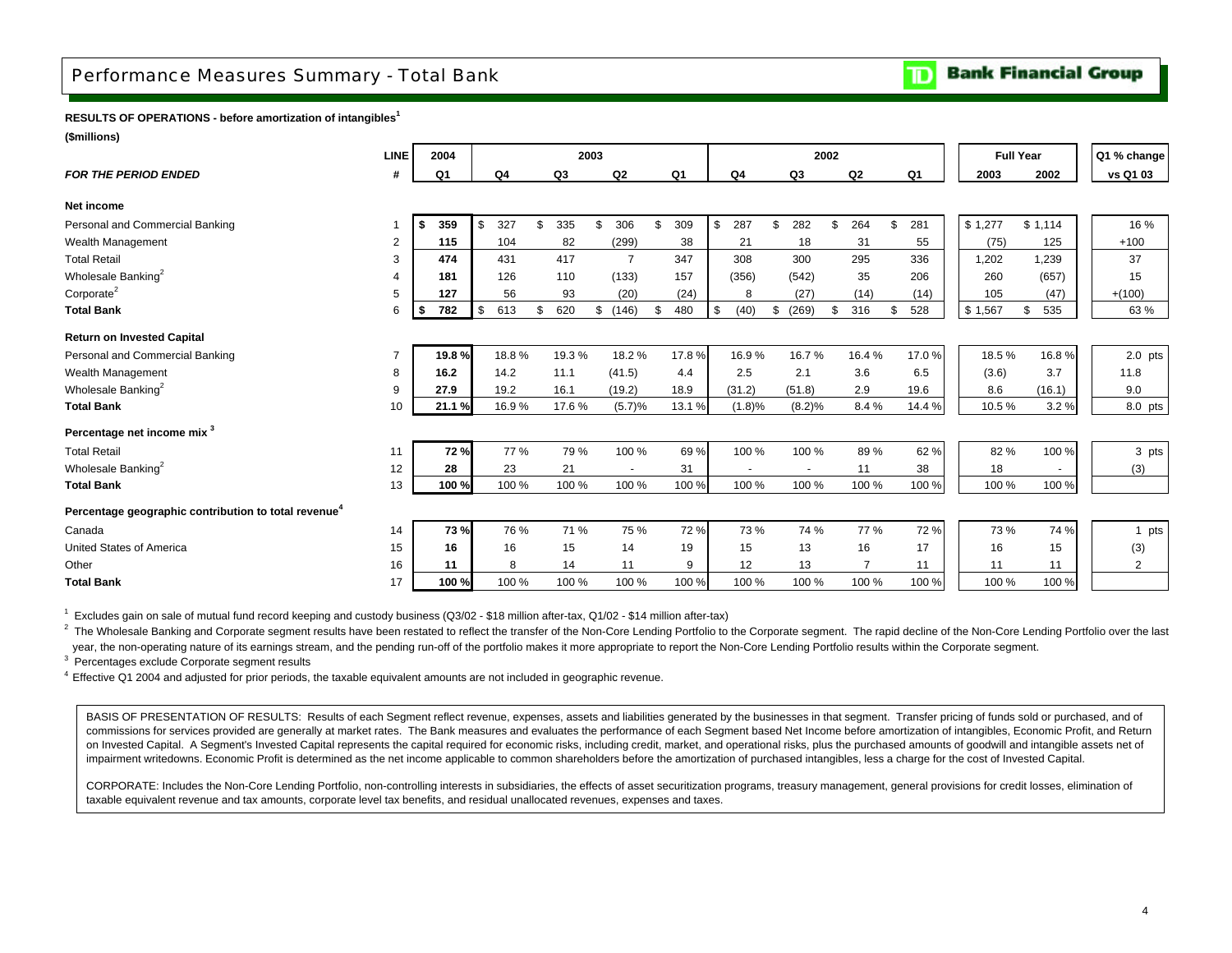## **Bank Financial Group**

 $\mathbf{D}$ 

<span id="page-6-0"></span>**RESULTS OF OPERATIONS - before amortization of intangibles (\$millions)**

|                                                        | <b>LINE</b>    |         | 2004  |           |             | 2003 |       |             |               |       |                |       | 2002 |                |     |       | <b>Full Year</b> |         |       | Q1 % change  |
|--------------------------------------------------------|----------------|---------|-------|-----------|-------------|------|-------|-------------|---------------|-------|----------------|-------|------|----------------|-----|-------|------------------|---------|-------|--------------|
| <b>FOR THE PERIOD ENDED</b>                            | Ħ              |         | Q1    | Q4        | Q3          |      | Q2    | Q1          |               | Q4    |                | Q3    |      | Q <sub>2</sub> |     | Q1    | 2003             |         | 2002  | vs Q1 03     |
|                                                        |                |         |       |           |             |      |       |             |               |       |                |       |      |                |     |       |                  |         |       |              |
| Net interest income (TEB)                              |                | \$1,038 |       | \$1,024   | \$<br>1,031 | \$   | 999   | \$<br>1,032 | \$            | 1,032 | \$             | 1,020 |      | 973            | \$  | 1,033 | \$4,086          | \$4,058 |       | 1%           |
| Other income                                           | $\overline{2}$ |         | 486   | 475       | 466         |      | 429   | 433         |               | 433   |                | 438   |      | 421            |     | 418   | 1,803            |         | 1,710 | 12           |
| Total revenue                                          | 3              |         | 1,524 | 1,499     | 1,497       |      | 1,428 | 1.465       |               | 1,465 |                | 1,458 |      | 1,394          |     | 1,451 | 5,889            |         | 5,768 | 4            |
| Provision for credit losses                            |                |         | 106   | 128       | 105         |      | 104   | 123         |               | 120   |                | 132   |      | 115            |     | 138   | 460              |         | 505   | (14)         |
| Non-interest expenses                                  | 5              |         | 884   | 873       | 873         |      | 852   | 865         |               | 886   |                | 879   |      | 864            |     | 872   | 3,463            |         | 3,501 | 2            |
| Net income before taxes                                | 6              |         | 534   | 498       | 519         |      | 472   | 477         |               | 459   |                | 447   |      | 415            |     | 441   | 1,966            |         | 1,762 | 12           |
| Income taxes (TEB)                                     |                |         | 175   | 171       | 184         |      | 166   | 168         |               | 172   |                | 165   |      | 151            |     | 160   | 689              |         | 648   | 4            |
| Net income                                             | 8              | - \$    | 359   | \$<br>327 | \$<br>335   | \$   | 306   | \$<br>309   | <sup>\$</sup> | 287   | £.             | 282   | \$   | 264            | \$. | 281   | \$1,277          | \$1,114 |       | 16 %         |
|                                                        |                |         |       |           |             |      |       |             |               |       |                |       |      |                |     |       |                  |         |       |              |
| Economic profit <sup>1</sup>                           | 9              |         | 191   | 166       | \$<br>174   |      | 151   | \$<br>148   | \$            | 114   | $\mathfrak{R}$ | 111   |      | 100            |     | 113   | \$<br>639        |         | 438   | 29 %         |
| Average Invested Capital (\$billions)                  | 10             |         | 7.0   | 6.7       | 6.7         |      | 6.7   | 6.7         |               | 6.5   |                | 6.5   |      | 6.4            |     | 6.4   | 6.7              |         | 6.5   | 4            |
| Return on Invested Capital                             | 11             |         | 19.8% | 18.8%     | 19.3%       |      | 18.2% | 17.8%       |               | 16.9% |                | 16.7% |      | 16.4%          |     | 17.0% | 18.5%            |         | 16.8% | $2.0$ pts    |
|                                                        |                |         |       |           |             |      |       |             |               |       |                |       |      |                |     |       |                  |         |       |              |
| Key performance indicators (\$billions)                |                |         |       |           |             |      |       |             |               |       |                |       |      |                |     |       |                  |         |       |              |
| Risk-weighted assets                                   | 12             | - 56    | 56    | 56        | \$<br>54    | \$   | 54    | \$<br>53    | - \$          | 52    | -9             | 56    | \$   | 55             |     | 55    | 56               |         | 52    | 6 %          |
| Average loans - personal                               | 13             |         | 91    | 88        | 88          |      | 87    | 85          |               | 84    |                | 81    |      | 79             |     | 77    | 87               |         | 80    | 7            |
| Average loans and acceptances - business               | 14             |         | 16    | 17        | 17          |      | 17    | 18          |               | 18    |                | 18    |      | 18             |     | 19    | 17               |         | 18    | (11)         |
| Average securitized loans                              | 15             |         | 26    | 26        | 23          |      | 22    | 22          |               | 22    |                | 23    |      | 23             |     | 25    | 23               |         | 23    | 18           |
| Average deposits - personal                            | 16             |         | 85    | 85        | 84          |      | 83    | 83          |               | 82    |                | 81    |      | 80             |     | 78    | 84               |         | 80    | 2            |
| Average deposits - business                            | 17             |         | 27    | 27        | 26          |      | 25    | 25          |               | 24    |                | 23    |      | 22             |     | 22    | 26               |         | 23    | 8            |
| Margin on avg. earning assets incl. securitized assets | 18             |         | 3.14% | 3.18%     | 3.26%       |      | 3.34% | 3.36%       |               | 3.38% |                | 3.40% |      | 3.40%          |     | 3.45% | 3.28%            |         | 3.42% | $(0.22)$ pts |
| Efficiency ratio                                       | 19             |         | 58.0% | 58.2%     | 58.3%       |      | 59.7% | 59.0%       |               | 60.5% |                | 60.3% |      | 62.0%          |     | 60.1% | 58.8%            |         | 60.7% | $(1.0)$ pts  |

 $1$  The rate charged for Invested Capital is 9% for 2004, 9% for 2003, and 10% for 2002

The Personal and Commercial Banking segment provides financial services to approximately 10 million personal, small business, insurance and commercial customers. Under the TD Canada Trust brand, the retail operations provide a full range of financial products and services to our personal and small business customers through the telephone, the Internet, automated banking machines, and branches. TD Commercial Banking provides lending, deposit, savings and investment products to Canadian businesses, plus a full range of day-to-day banking, cash management, trade and treasury services.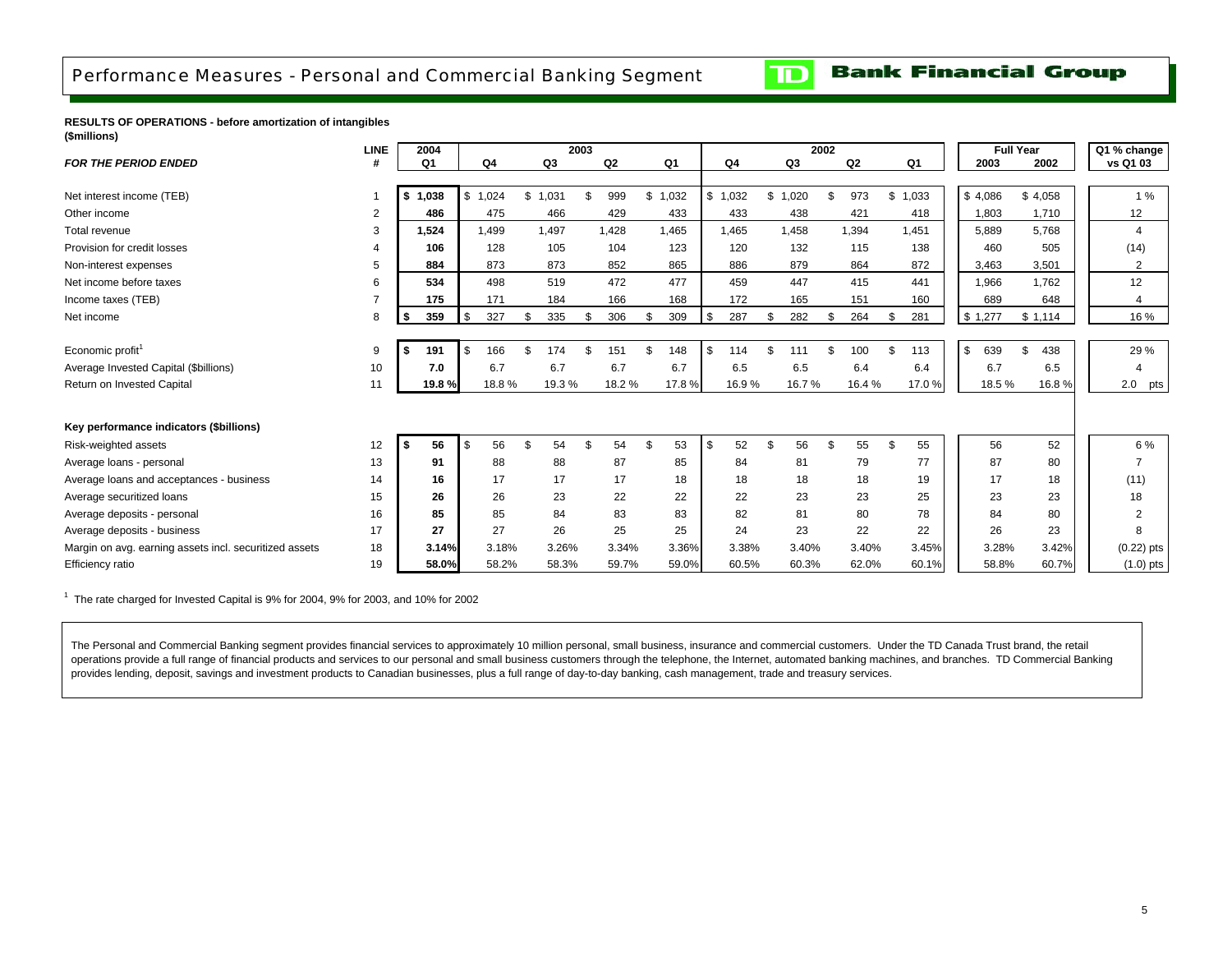## <span id="page-7-0"></span>Performance Measures - Wealth Management Segment

**Bank Financial Group** TD

#### **RESULTS OF OPERATIONS - before amortization of intangibles (\$millions)**

|                                                     | <b>LINE</b> |      | 2004           |          |       |           | 2003 |            |               |                          |    |                |     |                | 2002 |       |                | <b>Full Year</b> |                          | Q1 % change  |
|-----------------------------------------------------|-------------|------|----------------|----------|-------|-----------|------|------------|---------------|--------------------------|----|----------------|-----|----------------|------|-------|----------------|------------------|--------------------------|--------------|
| <b>FOR THE PERIOD ENDED</b>                         |             |      | Q <sub>1</sub> |          | Q4    | Q3        |      | Q2         |               | Q1                       |    | Q4             |     | Q <sub>3</sub> |      | Q2    | Q <sub>1</sub> | 2003             | 2002                     | vs Q1 03     |
|                                                     |             |      |                |          |       |           |      |            |               |                          |    |                |     |                |      |       |                |                  |                          |              |
| Net interest income (TEB)                           |             | \$   | 118            | <b>S</b> | 117   | 113       | \$   | 95         | £.            | 106                      | £. | 107            | \$. | 106            | \$   | 106   | 107            | \$<br>431        | \$<br>426                | 11 %         |
| Brokerage commissions & other income <sup>1,2</sup> | 2           |      | 557            |          | 516   | 501       |      | 388        |               | 468                      |    | 431            |     | 459            |      | 492   | 513            | 1,873            | 1,895                    | 19           |
| Total revenue                                       | 3           |      | 675            |          | 633   | 614       |      | 483        |               | 574                      |    | 538            |     | 565            |      | 598   | 620            | 2,304            | 2,321                    | 18           |
| <b>Restructuring costs</b>                          | 4           |      | ٠              |          |       | 5         |      | 21         |               | $\overline{\phantom{a}}$ |    |                |     |                |      |       |                | 26               |                          |              |
| Goodwill impairment                                 | 5           |      | ٠              |          |       |           |      | 274        |               | $\blacksquare$           |    |                |     |                |      |       |                | 274              | $\overline{\phantom{a}}$ |              |
| Other non-interest expenses <sup>1</sup>            | 6           |      | 499            |          | 473   | 490       |      | 466        |               | 505                      |    | 494            |     | 521            |      | 540   | 525            | 1,934            | 2,080                    | (1)          |
| Total non-interest expenses                         |             |      | 499            |          | 473   | 495       |      | 761        |               | 505                      |    | 494            |     | 521            |      | 540   | 525            | 2,234            | 2,080                    | (1)          |
| Net income before taxes                             | 8           |      | 176            |          | 160   | 119       |      | (278)      |               | 69                       |    | 44             |     | 44             |      | 58    | 95             | 70               | 241                      | $+100$       |
| Income taxes (TEB)                                  | 9           |      | 61             |          | 56    | 37        |      | 21         |               | 31                       |    | 23             |     | 26             |      | 27    | 40             | 145              | 116                      | 97           |
| Net income (loss) <sup>3</sup>                      | 10          | \$   | 115            | \$       | 104   | \$<br>82  | \$   | (299)      | <sup>\$</sup> | 38                       | \$ | 21             |     | 18             | \$   | 31    | 55             | \$<br>(75)       | \$<br>125                | $+100%$      |
|                                                     |             |      |                |          |       |           |      |            |               |                          |    |                |     |                |      |       |                |                  |                          |              |
| Economic profit (loss) <sup>4,5</sup>               | 11          | \$   | 29             | \$       | 16    | \$<br>(6) | \$   | (421)      | £.            | (65)                     | £. | (85)           | \$  | (87)           | \$   | (74)  | (52)           | \$ (476)         | \$ (298)                 | $+(100)\%$   |
| Average Invested Capital (\$billions)               | 12          |      | 2.7            |          | 2.8   | 2.8       |      | 3.2        |               | 3.4                      |    | 3.3            |     | 3.2            |      | 3.3   | 3.3            | 3.0              | 3.3                      | (21)         |
| Return on Invested Capital <sup>5</sup>             | 13          |      | 16.2 %         |          | 14.2% | 11.1%     |      | $(41.5)\%$ |               | 4.4%                     |    | 2.5%           |     | 2.1%           |      | 3.6%  | 6.5%           | $(3.6)\%$        | 3.7%                     | 11.8 pts !   |
|                                                     |             |      |                |          |       |           |      |            |               |                          |    |                |     |                |      |       |                |                  |                          |              |
| Key performance indicators (\$billions)             |             |      |                |          |       |           |      |            |               |                          |    |                |     |                |      |       |                |                  |                          |              |
| Risk-weighted assets                                | 14          | l \$ | 6              | \$       | 6     |           |      |            | \$            | 5                        | \$ | 6              |     | 6              |      | 6     | 6              | \$<br>6          | \$<br>6                  | 20 %         |
| Assets under administration                         | 15          |      | 292            |          | 267   | 259       |      | 240        |               | 237                      |    | 234            |     | 237            |      | 257   | 262            | 267              | 234                      | 23           |
| Assets under management                             | 16          |      | 119            |          | 113   | 113       |      | 110        |               | 112                      |    | 112            |     | 122            |      | 123   | 123            | 113              | 112                      | 6            |
| Personal margin loans                               | 17          |      | 6              |          | 5     | 5         |      | 5          |               | 5                        |    | $\overline{4}$ |     | 5              |      | 6     | 6              | 5                | 4                        | 20           |
| Discount brokerage average trades per day (000's)   | 18          |      | 135            |          | 111   | 110       |      | 78         |               | 94                       |    | 82             |     | 96             |      | 104   | 115            | 98               | 99                       | 44           |
| Efficiency ratio                                    | 19          |      | 74.0 %         |          | 74.7% | 80.6%     |      | 157.6%     |               | 88.0%                    |    | 91.8%          |     | 92.2%          |      | 90.3% | 84.7%          | 97.0%            | 89.6%                    | $(14.0)$ pts |

<sup>1</sup> Effective Q1 2004 and adjusted for prior periods, mutual fund sales commissions have been reclassified from other income to non-interest expenses.

 $^2$  Includes write downs of \$39 million during Q2 2003 as a result of other than temporary impairments in certain international joint ventures.

 $3\,$  Q2 2003 restructuring and goodwill impairment charges and write downs amounted to \$328 million after-tax.

<sup>4</sup> The rate charged for Invested Capital for the domestic Wealth Management, Canada Discount Brokerage, and US and International businesses are 10%, 10% and 14% for 2004, 10%, 13%, and 13% for 2003, and 10%, 14%, and 14% for 2002 respectively.

 $5\,$  Q2 2003 includes a charge of \$26 million after-tax for the past amortization of goodwill that became impaired during the period.

The Wealth Management segment offers investors a wide array of investment products and services. It is one of Canada's largest asset managers, advisors and distributors of investment products; providing mutual funds, pooled funds, segregated account management, full service brokerage services and self-directed investing to retail, mass affluent and private client segments. In addition, investment management services are provided to pension funds, corporations, institutions, endowments, and foundations.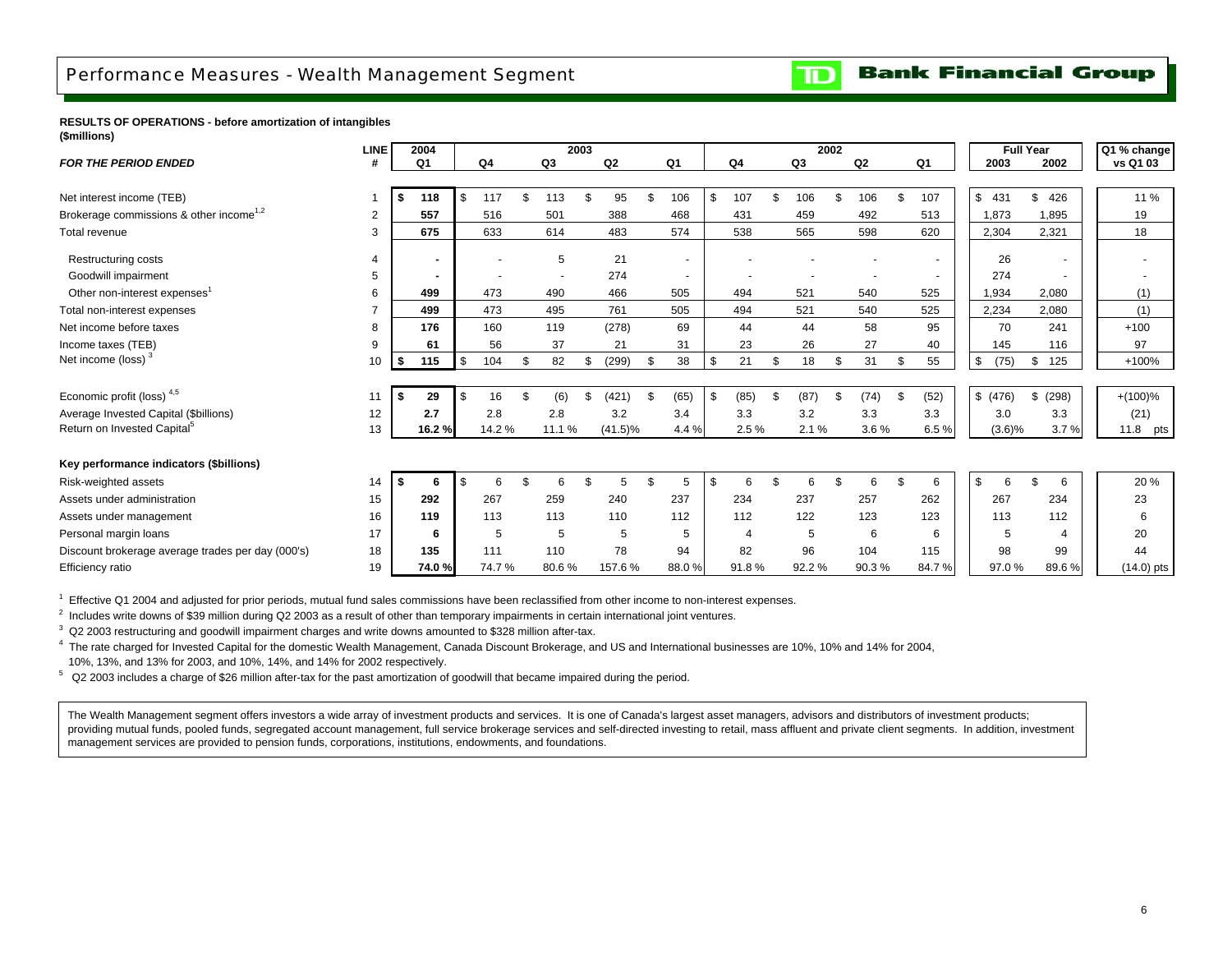## <span id="page-8-0"></span>Performance Measures - Wholesale Banking Segment<sup>1</sup>

**Bank Financial Group** סד

#### **RESULTS OF OPERATIONS - before amortization of intangibles (\$millions)**

|                                                            | <b>LINE</b> | 2004      |           |              | 2003 |            |     |                |             |             | 2002 |       |       | <b>Full Year</b> |             | Q1 % change |  |
|------------------------------------------------------------|-------------|-----------|-----------|--------------|------|------------|-----|----------------|-------------|-------------|------|-------|-------|------------------|-------------|-------------|--|
| <b>FOR THE PERIOD ENDED</b>                                |             | Q1        | Q4        | Q3           |      | Q2         |     | Q1             | Q4          | Q3          |      | Q2    | Q1    | 2003             | 2002        | vs Q1 03    |  |
|                                                            |             |           |           |              |      |            |     |                |             |             |      |       |       |                  |             |             |  |
| Net interest income (TEB)                                  |             | 394       | 351       | 343          | \$   | 368        | \$. | 293            | \$<br>444   | 433         |      | 385   | 243   | \$1,355          | \$1,505     | 34 %        |  |
| Trading and fee income                                     | 2           | 226       | 150       | 139          |      | 115        |     | 297            | 124         | 98          |      | 250   | 691   | 701              | 1,163       | (24)        |  |
| Total revenue                                              | 3           | 620       | 501       | 482          |      | 483        |     | 590            | 568         | 531         |      | 635   | 934   | 2,056            | 2,668       | 5           |  |
| Provision for credit losses <sup>2</sup>                   |             |           | 8         | 3            |      | 2          |     | 2              | 841         | 1,132       |      | 300   | 217   | 15               | 2,490       | $+100$      |  |
| <b>Restructuring costs</b>                                 | 5           |           |           |              |      | 66         |     |                |             |             |      |       |       | 66               |             |             |  |
| Goodwill impairment                                        | 6           |           |           |              |      | 350        |     | $\blacksquare$ |             |             |      |       |       | 350              |             |             |  |
| Other non-interest expenses                                |             | 352       | 323       | 307          |      | 300        |     | 343            | 276         | 248         |      | 304   | 407   | 1,273            | 1,235       | 3           |  |
| Total non-interest expenses                                |             | 352       | 323       | 307          |      | 716        |     | 343            | 276         | 248         |      | 304   | 407   | 1,689            | 1,235       | 3           |  |
| Net income before taxes                                    | 9           | 261       | 170       | 172          |      | (235)      |     | 245            | (549)       | (849)       |      | 31    | 310   | 352              | (1,057)     | 6           |  |
| Income taxes (TEB)                                         | 10          | 80        | 44        | 62           |      | (102)      |     | 88             | (193)       | (307)       |      | (4)   | 104   | 92               | (400)       | (9)         |  |
| Net income (loss) <sup>3</sup>                             | 11          | 181<br>s. | \$<br>126 | \$<br>110    | \$   | (133)      | \$  | 157            | \$<br>(356) | \$<br>(542) |      | 35    | 206   | \$<br>260        | \$<br>(657) | 15 %        |  |
|                                                            |             |           |           |              |      |            |     |                |             |             |      |       |       |                  |             |             |  |
| Economic profit (loss) <sup>4</sup>                        | 12          | 94        | 39        | 20           | \$   | (231)      | -S  | 47             | \$<br>(503) | \$<br>(674) |      | (92)  | 77    | \$ (125)         | \$(1,192)   | 100 %       |  |
| Average Invested Capital (\$billions)                      | 13          | 2.5       | 2.5       | 2.6          |      | 2.9        |     | 3.3            | 4.6         | 4.2         |      | 4.1   | 4.0   | 2.8              | 4.2         | (24)        |  |
| Return on Invested Capital                                 | 14          | 27.9%     | 19.2%     | 16.1%        |      | $(19.2)\%$ |     | 18.9%          | $(31.2)\%$  | (51.8)%     |      | 2.9%  | 19.6% | 8.6%             | $(16.1)\%$  | 9.0 pts     |  |
| Key performance indicators (\$billions)                    |             |           |           |              |      |            |     |                |             |             |      |       |       |                  |             |             |  |
| Risk-weighted assets                                       | 15          | \$<br>41  | \$<br>40  | 46           |      | 48         | \$  | 49             | \$<br>62    | 65          |      | 63    | 63    | \$<br>40         | \$<br>62    | (16)%       |  |
| <b>Trading securities</b>                                  | 16          | 72        | 55        | 65           |      | 64         |     | 65             | 53          | 67          |      | 71    | 72    | 55               | 53          | 11          |  |
| Short sales of securities                                  | 17          | 20        | 15        | 20           |      | 19         |     | 20             | 17          | 23          |      | 24    | 26    | 15               | 17          |             |  |
| Average loans and customers' liabilities under acceptances | 18          |           | 8         | <sub>9</sub> |      | 9          |     | 10             | 23          | 24          |      | 25    | 26    | 9                | 25          | (30)        |  |
| Efficiency ratio                                           | 19          | 56.8%     | 64.4%     | 63.6%        |      | 148.3%     |     | 58.2%          | 48.6%       | 46.7%       |      | 47.9% | 43.6% | 82.1%            | 46.3%       | (1.4) pts   |  |

<sup>1</sup> The Wholesale Banking and Corporate segment results have been restated to reflect the transfer of the Non-Core Lending Portfolio to the Corporate segment. The rapid decline of the Non-Core Lending Portfolio over the last year, the non-operating nature of its earnings stream, and the pending run-off of the portfolio makes it more appropriate to report the Non-Core Lending Portfolio results within the Corporate segment.

 $2$  Effective Q1 2004 and adjusted for prior periods, provision for credit losses includes the cost of credit protection incurred in hedging the lending portfolio. From Q1 2003 through Q1 2004, the amounts for each quarte exclusively the cost of credit protection incurred in hedging the lending portfolio.

 $3$  Q2 2003 Restructuring and goodwill impairment charges amounted to \$289 million after-tax

 $4$  The rate charged for Invested Capital is 13% for 2004, 13% for 2003, and 12% for 2002

The Wholesale Banking segment serves a diverse base of corporate, government, and institutional clients in key financial markets around the world. Under the TD Securities brand. the Wholesale Bank provides a full range of capital markets and investment banking products and services that include; advice on corporate strategy and mergers and acquisitions; underwriting and distributing loan, debt and equity products; structuring tailored risk management solutions; and executing financial transactions.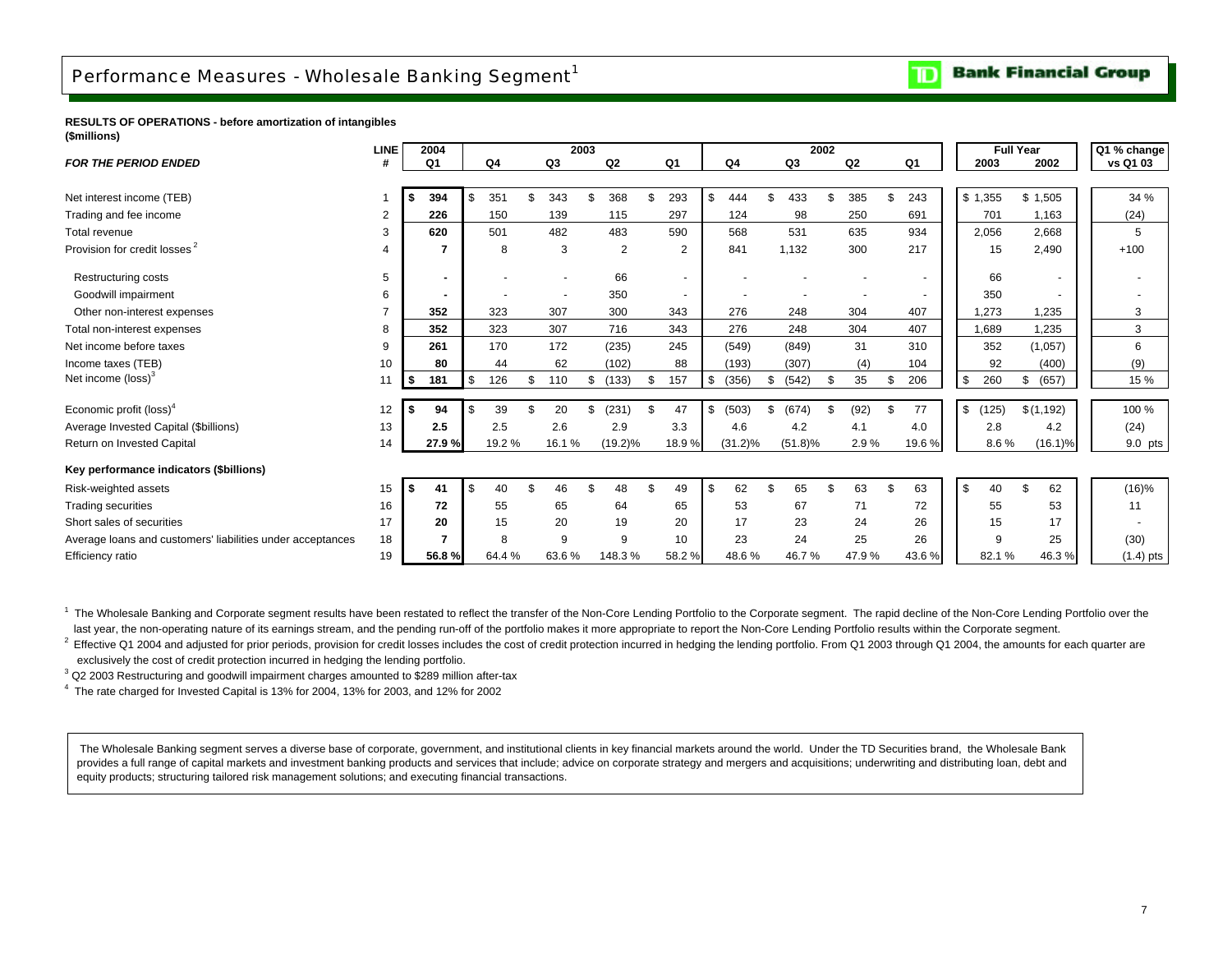## <span id="page-9-0"></span>Performance Measures - Corporate Segment<sup>1</sup>

#### **Bank Financial Group** TD

#### **RESULTS OF OPERATIONS - before amortization of intangibles (\$millions)**

|                                                | <b>LINE</b> | 2004       |             |            | 2003       |                          | <b>Full Year</b> |
|------------------------------------------------|-------------|------------|-------------|------------|------------|--------------------------|------------------|
| <b>FOR THE PERIOD ENDED</b>                    | #           | Q1         | Q4          | Q3         | Q2         | Q1                       | 2003             |
|                                                |             |            |             |            |            |                          |                  |
| Net interest income <sup>2</sup>               |             | \$<br>(74) | \$<br>(113) | \$<br>(85) | \$<br>(17) | \$<br>(41)               | \$<br>(256)      |
| Other Income <sup>2</sup>                      | 2           | 44         | (47)        | 87         | 36         | (29)                     | 47               |
| Total revenue                                  | 3           | (30)       | (160)       | 2          | 19         | (70)                     | (209)            |
| General allowance release                      | 4           |            | (157)       |            |            |                          | (157)            |
| Sectoral allowance release                     | 5           | (200)      | (40)        | (40)       |            | $\overline{\phantom{0}}$ | (80)             |
| Other provision for credit losses <sup>2</sup> | 6           | (17)       | (22)        | (9)        | (8)        | (13)                     | (52)             |
| Total provision for credit losses              | 7           | (217)      | (219)       | (49)       | (8)        | (13)                     | (289)            |
| Non-interest expenses                          | 8           | 20         | 116         | 22         | 36         | 32                       | 206              |
| Net income before taxes                        | 9           | 167        | (57)        | 29         | (9)        | (89)                     | (126)            |
| Income taxes                                   | 10          | 17         | (136)       | (87)       | (12)       | (88)                     | (323)            |
| Non-controlling interest                       | 11          | 23         | 23          | 23         | 23         | 23                       | 92               |
| Net income (loss)                              | 12          | 127<br>\$  | 56<br>S     | 93<br>\$   | \$<br>(20) | \$<br>(24)               | \$<br>105        |

#### **Decomposition of material items in net income (\$millions)**

| 13 | \$   | - \$ |   | 35                                    | S   |      | \$ |      |  | 35    |
|----|------|------|---|---------------------------------------|-----|------|----|------|--|-------|
| 14 | -    |      |   |                                       |     |      |    |      |  | (39)  |
| 15 | (13) |      |   |                                       |     |      |    |      |  |       |
| 16 | 3    |      |   | 11                                    |     |      |    |      |  | 12    |
| 17 |      |      |   |                                       |     |      |    |      |  | 100   |
| 18 | (11) |      |   | (17)                                  |     | (26) |    | (17) |  | (111) |
| 19 |      |      |   |                                       |     | (30) |    |      |  | (30)  |
| 20 | 17   |      |   |                                       |     |      |    |      |  |       |
| 21 | 141  |      |   | 62                                    |     | 13   |    | 6    |  | 103   |
| 22 | (10) |      |   |                                       |     | 23   |    | (13) |  | 35    |
| 23 | 127  |      | ፍ | 93                                    | \$. | (20  | ፍ  | (24) |  | 105   |
|    |      |      |   | (39)<br>100<br>(51)<br>22<br>23<br>56 |     |      |    |      |  |       |

<sup>1</sup> Refer to page 9 for a breakout of Non-Core Lending Portfolio results. The Wholesale Banking and Corporate segment results have been restated to reflect the transfer of the Non-Core Lending Portfolio to the Corporate segment. The rapid decline of the Non-Core Lending Portfolio over the last year, the non-operating nature of its earnings stream, and the pending run-off of the portfolio makes it more appropriate to report the Non-Core Lending Portfolio results within the Corporate segment.

<sup>2</sup> Operating Segments present their results on a taxable equivalent basis, and before the impact of asset securitization programs, which are eliminated/reclassified in the Corporate segment.

<sup>3</sup> The impact of the Hedging Relationships accounting guideline (AcG-13) results from the accounting asymmetry that occurs when hedges of interest rate risk, foreign exchange rates or credit exposures are effective for economic purposes but are marked-to-market for accounting purposes.

The Corporate Segment includes Non-Core Lending Portfolio, non-controlling interests in subsidiaries, the effects of asset securitization programs in the Personal & Commercial bank, treasury management, general provisions for credit losses, elimination of taxable equivalent revenue and tax amounts, corporate level tax benefits, and residual unallocated revenues, expenses and taxes.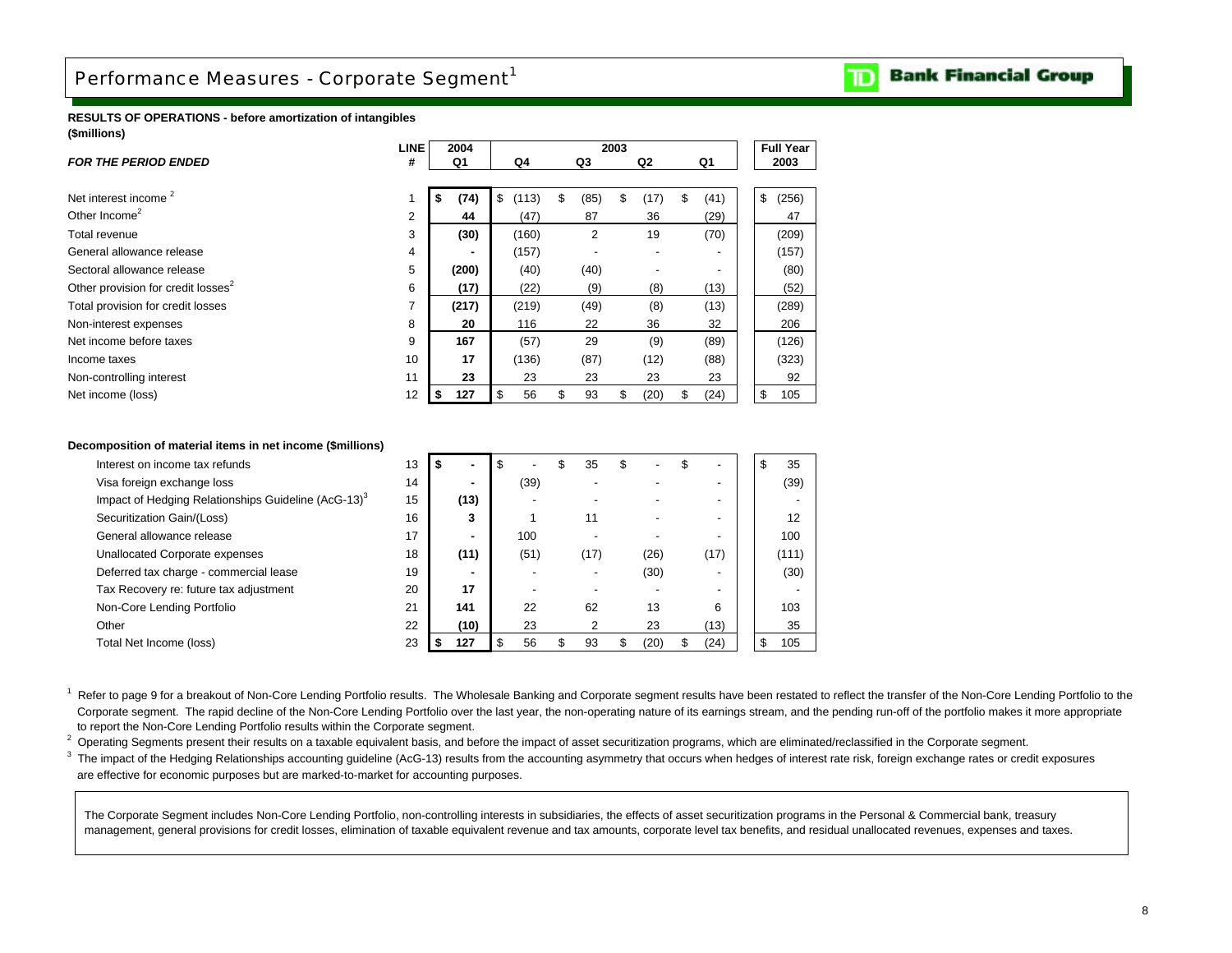#### <span id="page-10-0"></span>**RESULTS OF OPERATIONS - before amortization of intangibles (\$millions)**

|                                                             | <b>LINE</b>    | 2004      |            |           | 2003 |                |            | <b>Full Year</b> | Q1 % change |
|-------------------------------------------------------------|----------------|-----------|------------|-----------|------|----------------|------------|------------------|-------------|
| <b>FOR THE PERIOD ENDED</b>                                 | #              | Q1        | Q4         | Q3        |      | Q <sub>2</sub> | Q1         | 2003             | vs Q1 03    |
|                                                             |                |           |            |           |      |                |            |                  |             |
| Net interest income (TEB)                                   | 1              | \$<br>32  | \$<br>40   | \$<br>40  | \$   | 40             | \$<br>48   | \$<br>168        | (33)%       |
| Trading and fee income                                      | 2              | 13        | (26)       | 28        |      | (9)            | (25)       | (32)             | $+(100)$    |
| Total revenue                                               | 3              | 45        | 14         | 68        |      | 31             | 23         | 136              | 96          |
| Provision for credit losses                                 | 4              | (200)     | (40)       | (40)      |      |                |            | (80)             | $+(100)$    |
| Non-interest expenses                                       | 5              | 28        | 40         | 10        |      | 8              | 14         | 72               | 100         |
| Net income before taxes                                     | 6              | 217       | 14         | 98        |      | 23             | 9          | 144              | $+100$      |
| Income taxes (TEB)                                          | $\overline{7}$ | 76        | (8)        | 36        |      | 10             | 3          | 41               | $+100$      |
| Net income                                                  | 8              | \$<br>141 | \$<br>22   | \$<br>62  | \$   | 13             | \$<br>6    | \$<br>103        | +100%       |
|                                                             |                |           |            |           |      |                |            |                  |             |
| Economic profit $(\text{loss})^2$                           | 9              | \$<br>111 | \$<br>(13) | \$<br>17  | \$   | (31)           | \$<br>(41) | \$<br>(68)       | $+(100)%$   |
| Average Invested Capital (\$billions)                       | 10             | $\cdot$   | 1.0        | 1.3       |      | 1.3            | 1.3        | 1.2              | (46)%       |
|                                                             |                |           |            |           |      |                |            |                  |             |
| Key performance indicators (\$millions)                     |                |           |            |           |      |                |            |                  |             |
| Risk-weighted assets (\$billions)                           | 11             | \$<br>4.6 | \$<br>5.8  | \$<br>8.4 | \$   | 10.1           | \$<br>12.7 | \$<br>5.8        | (64)%       |
| Total exposure (\$billions) <sup>3</sup>                    | 12             | 6.5       | 8.0        | 10.9      |      | 13.8           | 17.0       | 8.0              | (62)        |
| Total drawn (\$billions) <sup>4</sup>                       | 13             | 3.3       | 4.2        | 6.2       |      | 7.2            | 9.3        | 4.2              | (65)        |
| Losses on derivatives and loan sales not booked to sectoral | 14             | (3)       | (19)       | (13)      |      | (31)           | (50)       | (113)            | (94)        |
| Sectoral Allowance                                          |                |           |            |           |      |                |            |                  |             |
| Balance as at beginning of period                           | 15             | 541       | 698        | 813       |      | 1,032          | 1.285      | 1,285            | (58)        |
| Transfers to specific                                       | 16             | (64)      | (76)       | (95)      |      | (170)          | (236)      | (577)            | (73)        |
| Recoveries                                                  | 17             | 32        | 20         | 37        |      |                |            | 57               | $+100$      |
| Provision for credit losses                                 | 18             | (200)     | (40)       | (40)      |      |                |            | (80)             | $+(100)$    |
| Foreign exchange and loss on loan sales                     | 19             | 7         | (61)       | (17)      |      | (49)           | (17)       | (144)            | $+(100)$    |
| Balance as at period end                                    | 20             | \$<br>316 | \$<br>541  | \$<br>698 | \$   | 813            | \$1,032    | 541<br>\$        | (69)%       |

<sup>1</sup> The Non-Core Lending Portfolio business is included in the Corporate segment results found on page 8.

 $2$  The rate charged for Invested Capital is 15% for 2004, and 13% for 2003.

 $^3$  Exposure is committed authorized plus uncommitted utilized loan facilities and letters of credit and guarantees; net of specific allowances

for credit losses, cash collateral, and credit protection.

<sup>4</sup> Drawn (excluding letters of credit and guarantees) is utilized loan facilities net of specific allowances for credit losses, cash collateral, and credit protection.

The Non-Core Lending Portfolio was established at the end of fiscal 2002, representing just over half our total lending portfolio at the time with a majority of the exposures in communications and utilities and almost exclusively outside of Canada. The Non-Core Lending Portfolio represents accounts on which the risk-return relationship is unsatisfactory. The strategy is to manage down the portfolio in a manner which optimizes shareholder returns, leading to the eventual redeployment of capital.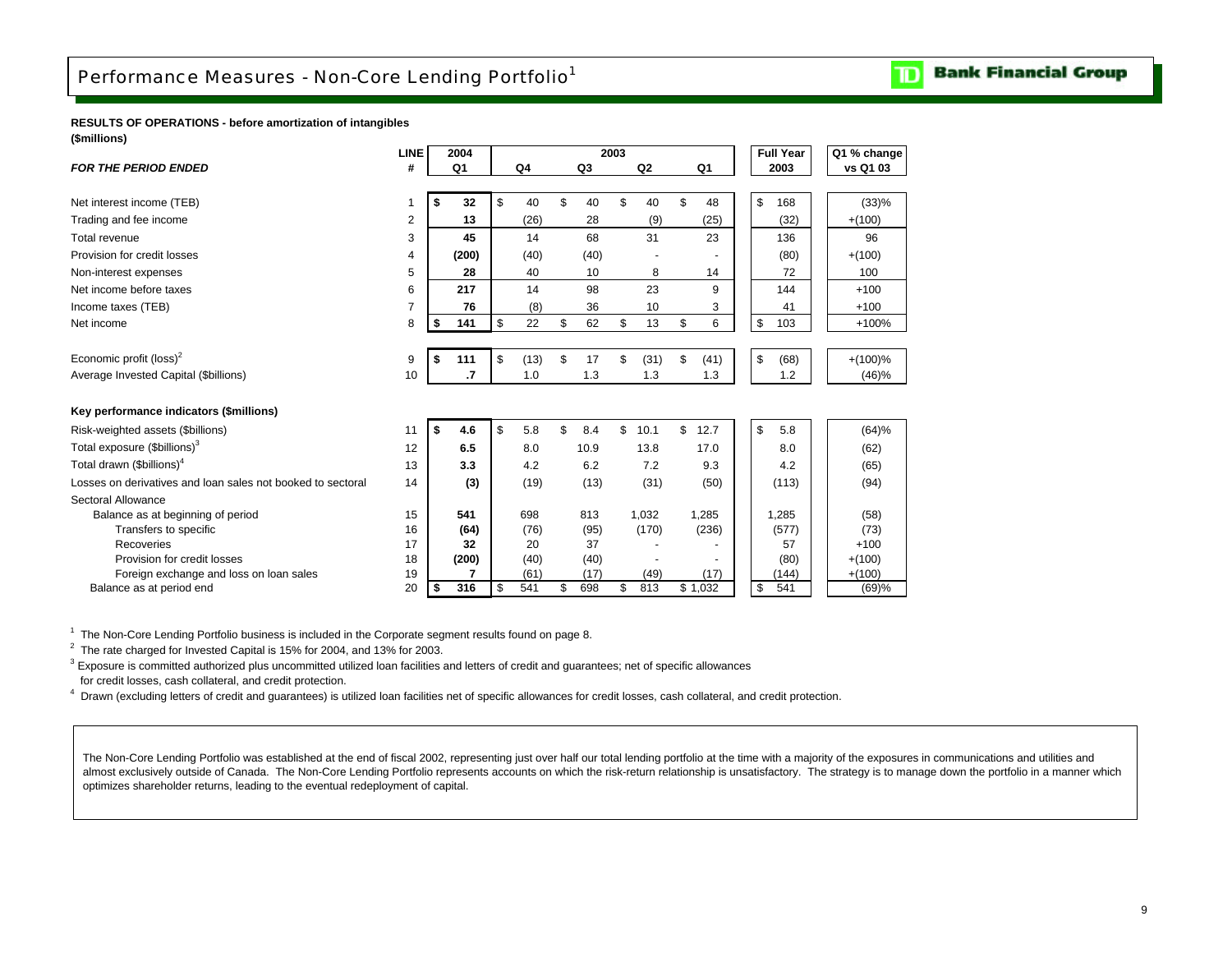## <span id="page-11-0"></span>Balance Sheet

# **TD** Bank Financial Group

| (\$MILLIONS)                                                       | <b>LINE</b>    | 2004            |                  |          | 2003       |                                                        |                |            |            |      |           | 2002 |                                 |               | Q1 % change  |
|--------------------------------------------------------------------|----------------|-----------------|------------------|----------|------------|--------------------------------------------------------|----------------|------------|------------|------|-----------|------|---------------------------------|---------------|--------------|
| AS AT                                                              | #              | Q1              | Q4               |          | Q3         | Q <sub>2</sub>                                         | Q1             |            | Q4         |      | Q3        |      | Q <sub>2</sub>                  | Q1            | vs Q1 03     |
|                                                                    |                |                 |                  |          |            |                                                        |                |            |            |      |           |      |                                 |               |              |
| Cash resources                                                     | $\mathbf 1$    | \$<br>8,065     | l \$             | 7,719 \$ | 7,813 \$   | $6,946$ \$                                             | 9,017          | $\sqrt{3}$ | 6,538 \$   |      | 7,861 \$  |      | 6,999 \$                        | 6,388         | (11)%        |
| Securities purchased under resale agreements                       | $\overline{2}$ | 27,842          | 17,475           |          | 26,643     | 42,397                                                 | 26,447         |            | 13,060     |      | 28,072    |      | 32,332                          | 34,694        | 5            |
| Investment securities                                              |                |                 |                  |          |            |                                                        |                |            |            |      |           |      |                                 |               |              |
| Issued or guaranteed by Canada or provinces                        | 3              | 17,294          | 14,023           |          | 13,570     | 14,503                                                 | 13,504         |            | 12,986     |      | 14,797    |      | 13,372                          | 12,446        | 28           |
| Issued by US federal government                                    | $\overline{4}$ | 3,173           | 1,951            |          | 3,585      | 3,557                                                  | 2,672          |            | 2,853      |      | 2,620     |      | 2,008                           | 3,285         | 19           |
| Other securities                                                   | 5              | 10,983          | 8,801            |          | 11,204     | 12,728                                                 | 13,389         |            | 12,963     |      | 14,275    |      | 13,858                          | 14,332        | (18)         |
| Total                                                              | 6              | 31,450          | 24,775           |          | 28,359     | 30,788                                                 | 29,565         |            | 28,802     |      | 31,692    |      | 29,238                          | 30,063        | 6            |
| <b>Trading securities</b>                                          | $\overline{7}$ | 71,713          | 54,890           |          | 65,000     | 63,516                                                 | 64,840         |            | 53,395     |      | 66,994    |      | 70,550                          | 72,298        | 11           |
| Total                                                              | 8              | 103,163         | 79,665           |          | 93,359     | 94,304                                                 | 94,405         |            | 82,197     |      | 98,686    |      | 99,788                          | 102,361       | 9            |
| Loans and customers' liability under acceptances                   |                |                 |                  |          |            |                                                        |                |            |            |      |           |      |                                 |               |              |
| Residential mortgages                                              | 9              | 52,844          | 52,525           |          | 53,667     | 53,311                                                 | 52,806         |            | 52,784     |      | 53,235    |      | 51,404                          | 52,356        |              |
| Personal                                                           | 10             | 45,414          | 42,908           |          | 39,869     | 39,152                                                 | 37,937         |            | 36,332     |      | 35,389    |      | 35,642                          | 33,579        | 20           |
| Business and government                                            | 11             | 27,613          | 29,270           |          | 33,572     | 36,826                                                 | 38,753         |            | 41,230     |      | 44,025    |      | 43,812                          | 45,997        | (29)         |
| Total                                                              | 12             | 125,871         | 124,703          |          | 127,108    | 129,289                                                | 129,496        |            | 130,346    |      | 132,649   |      | 130,858                         | 131,932       | (3)          |
| Other assets                                                       |                |                 |                  |          |            |                                                        |                |            |            |      |           |      |                                 |               |              |
| Intangible assets                                                  | 13             | 2,570           | 2,737            |          | 2,786      | 2,972                                                  | 3,171          |            | 3,383      |      | 3,608     |      | 3,870                           | 4,107         | (19)         |
| Goodwill                                                           | 14             | 2,272           | 2,263            |          | 2,323      | 2,360                                                  | 3,102          |            | 3,134      |      | 3,065     |      | 2,990                           | 2,676         | (27)         |
| Other                                                              | 15             | 46,453          | 38,970           |          | 42,183     | 43,384                                                 | 45,800         |            | 39,382     |      | 35,628    |      | 23,880                          | 28,270        | $\mathbf{1}$ |
| Total                                                              | 16             | 51,295          | 43,970           |          | 47,292     | 48,716                                                 | 52,073         |            | 45,899     |      | 42,301    |      | 30,740                          | 35,053        | (1)          |
|                                                                    |                | \$              |                  |          |            |                                                        |                | \$         |            |      |           |      |                                 |               |              |
| <b>Total assets</b>                                                | 17             | 316,236         | 273,532<br>\$    | - \$     | 302,215    | 321,652 \$<br>-\$                                      | 311,438        |            | 278,040    | - \$ | 309,569   | \$   | 300,717 \$                      | 310,428       | 2%           |
| Deposits                                                           |                |                 |                  |          |            |                                                        |                |            |            |      |           |      |                                 |               |              |
| Personal non-term                                                  | 18             | 55,172<br>\$    | 53,364 \$<br>-\$ |          | 52,983 \$  | 51,355                                                 | \$<br>51,294   | \$         | 50,775 \$  |      | 51,059 \$ |      | 51,018 \$                       | 49,701        | 8%           |
| Personal term                                                      | 19             | 51,602          | 52,632           |          | 51,472     | 51,825                                                 | 51,088         |            | 50,167     |      | 49,102    |      | 48,231                          | 48,643        | $\mathbf{1}$ |
| Banks and deposit taking institutions                              | 20             | 18,185          | 11,958           |          | 19,303     | 25,892                                                 | 25,855         |            | 16,800     |      | 23,796    |      | 23,981                          | 27,224        | (30)         |
| Business and government                                            | 21             | 80,656          | 64,926           |          | 74,870     | 82,761                                                 | 78,001         |            | 71,448     |      | 82,988    |      | 79,846                          | 80,670        | 3            |
| Total                                                              | 22             | 205,615         | 182,880          |          | 198,628    | 211,833                                                | 206,238        |            | 189,190    |      | 206,945   |      | 203,076                         | 206,238       | $\sim$       |
| Customers' liability under acceptances                             | 23             | 5,886           | 6,645            |          | 7,030      | 6,918                                                  | 7,048          |            | 7,719      |      | 8,006     |      | 8,236                           | 8,218         | (16)         |
| Obligations related to securities sold short                       | 24             | 20,070          | 15,346           |          | 19,683     | 19,325                                                 | 20,263         |            | 17,058     |      | 23,470    |      | 24,019                          | 25,594        | (1)          |
| Obligations related to securities sold under repurchase agreements | 25             | 16,825          | 7,845            |          | 13,820     | 22,113                                                 | 14,463         |            | 8,655      |      | 19,328    |      | 21,699                          | 24,427        | 16           |
| Other liabilities                                                  | 26             | 47,358          | 40,568           |          | 43,714     | 43,072                                                 | 44,657         |            | 36,784     |      | 33,373    |      | 24,795                          | 26,699        | 6            |
| Subordinated notes and debentures                                  | 27             | 5,696           | 5,887            |          | 5,143      | 4,261                                                  | 4,318          |            | 4,343      |      | 4,080     |      | 4,077                           | 4,413         | 32           |
| Non-controlling interest in subsidiaries - TD CaTS<br>- TD CaTS II | 28<br>29       | 900<br>350      | 900<br>350       |          | 900<br>350 | 900<br>350                                             | 900<br>350     |            | 900<br>350 |      | 900       |      | 900<br>$\overline{\phantom{a}}$ | 900           |              |
| Shareholders' equity                                               |                |                 |                  |          |            |                                                        |                |            |            |      |           |      |                                 |               |              |
| Preferred shares                                                   | 30             | 1,522           | 1,535            |          | 1,535      | 1,786                                                  | 1,477          |            | 1,485      |      | 1,491     |      | 1,487                           | 1,492         | 3            |
| Common shares                                                      | 31             | 3,192           | 3,179            |          | 3,078      | 3,000                                                  | 2,917          |            | 2,846      |      | 2,782     |      | 2,727                           | 2,663         | 9            |
| Contributed surplus                                                | 32             | 12              |                  | 9        | 7          | 5                                                      | $\overline{2}$ |            |            |      |           |      |                                 |               | $+100$       |
| Retained earnings                                                  | 33             | 8,810           | 8,388            |          | 8,327      | 8,089                                                  | 8,805          |            | 8,710      |      | 9,194     |      | 9,701                           | 9,784         |              |
| Total                                                              | 34             | 13,536          | 13,111           |          | 12,947     | 12,880                                                 | 13,201         |            | 13,041     |      | 13,467    |      | 13,915                          | 13,939        | 3            |
| Total liabilities and shareholders' equity                         | 35             | 316,236<br>\$   | 273,532<br>\$    | -\$      | 302,215    | \$<br>321,652                                          | \$<br>311,438  | \$         | 278,040    | \$   | 309,569   | \$   | 300,717                         | \$<br>310,428 | 2%           |
| Assets under administration                                        |                |                 |                  |          |            |                                                        |                |            |            |      |           |      |                                 |               |              |
| Personal and Commercial Banking                                    | 36             | 35,783<br>\$    | 36,247<br>-\$    | -\$      | 33,688     | \$<br>29,841                                           | \$<br>30,145   | \$         | 29,951     | \$   | 30,253    | - \$ | 30,504                          | \$<br>31,361  | 19%          |
| Wealth Management                                                  | 37             | 292,095         | 266,898          |          | 258,897    | 240,330                                                | 237,081        |            | 233,710    |      | 236,980   |      | 256,543                         | 262,239       | 23           |
| Total                                                              | 38             | 327,878<br>l \$ | 303, 145<br>- \$ | -\$      | 292,585    | 270,171<br>\$                                          | \$<br>267,226  | -\$        | 263,661    | \$   | 267,233   | \$   | 287,047                         | \$<br>293,600 | 23 %         |
| Assets under management                                            |                |                 |                  |          |            |                                                        |                |            |            |      |           |      |                                 |               |              |
| Wealth Management                                                  | 39             | l s<br>118,860  | <b>S</b>         |          |            | 113,406 \$ 113,208 \$ 110,455 \$ 112,025 \$ 111,920 \$ |                |            |            |      | 121,833   | - \$ | 123,335                         | \$<br>123.090 | 6 %          |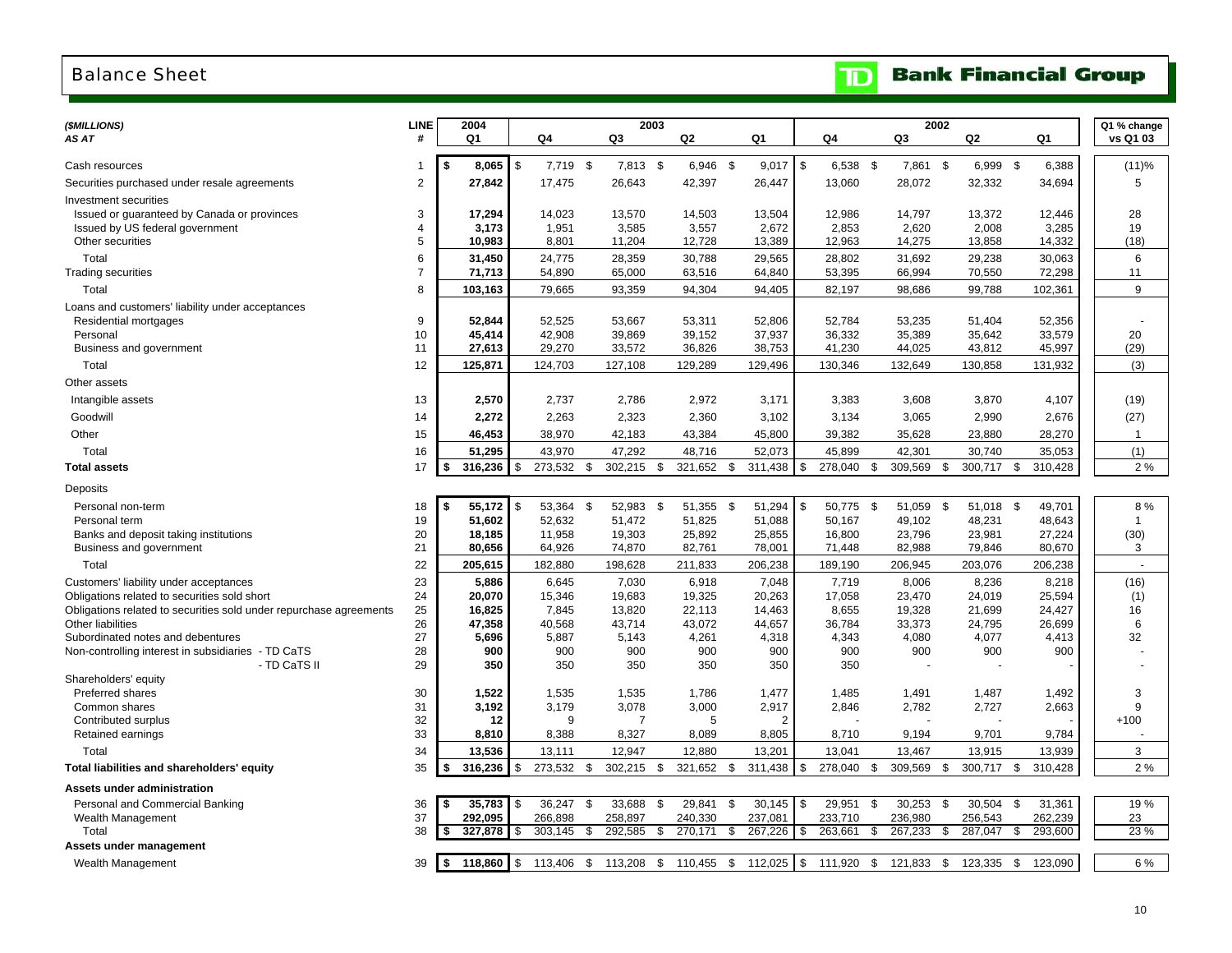## <span id="page-12-0"></span>Net Interest Income and Margin

|  | <b>TD</b> Bank Financial Group |  |
|--|--------------------------------|--|
|  |                                |  |

| (\$MILLIONS)                                                         | LINE           | 2004          |             |             | 2003                  |                |             |           | 2002                  |             |                       | <b>Full Year</b> | Q1 % change    |
|----------------------------------------------------------------------|----------------|---------------|-------------|-------------|-----------------------|----------------|-------------|-----------|-----------------------|-------------|-----------------------|------------------|----------------|
| <b>FOR THE PERIOD ENDED</b>                                          | #              | Q1            | Q4          | Q3          | Q2                    | Q <sub>1</sub> | Q4          | Q3        | Q2                    | Q1          | 2003                  | 2002             | vs Q1 03       |
|                                                                      |                |               |             |             |                       |                |             |           |                       |             |                       |                  |                |
| Interest income                                                      | $\mathbf 1$    |               | \$<br>1,749 | 1,962       |                       | 1,934          | 1,998<br>\$ | 2,006     | 1,651                 | 2,141       | $\mathbb{S}$<br>7,542 | 7,796            |                |
| Loans                                                                |                | 1,763<br>\$   |             | \$          | 1,897<br>\$           | \$             |             | \$        | \$                    | \$          |                       | \$               | (9)%           |
| Securities                                                           | $\overline{a}$ | 962           | 839         | 819         | 941                   | 849            | 881         | 892       | 1,064                 | 841         | 3.448                 | 3,678            | 13             |
|                                                                      |                |               |             |             |                       |                |             |           |                       |             |                       |                  |                |
| Deposits with banks                                                  | 3              | 120           | 71          | 59          | 36                    | 46             | 41          | 43        | 20                    | 28          | 212                   | 132              | $+100$         |
|                                                                      |                |               |             |             |                       |                |             |           |                       |             |                       |                  |                |
| Total interest income                                                | $\overline{4}$ | 2,845         | 2,659       | 2,840       | 2,874                 | 2,829          | 2,920       | 2,941     | 2,735                 | 3,010       | 11,202                | 11,606           | $\overline{1}$ |
|                                                                      |                |               |             |             |                       |                |             |           |                       |             |                       |                  |                |
| Interest expense<br>Deposits                                         | 5              | 990           | 962         | 1,052       | 1,055                 | 1,133          | 1.189       | 1.187     | 1,083                 | 1,295       | 4,202                 | 4,754            |                |
|                                                                      |                |               |             |             |                       |                |             |           |                       |             |                       |                  | (13)           |
| Subordinated notes and debentures                                    | 6              | 80            | 94          | 59          | 51                    | 55             | 56          | 50        | 43                    | 52          | 259                   | 201              | 45             |
|                                                                      |                |               |             |             |                       |                |             |           |                       |             |                       |                  |                |
| Other                                                                | $\overline{7}$ | 299           | 224         | 327         | 323                   | 251            | 287         | 300       | 301                   | 463         | 1,125                 | 1,351            | 19             |
|                                                                      |                | 1,369         | 1,280       | 1,438       | 1,429                 | 1,439          | 1,532       | 1,537     | 1,427                 | 1,810       | 5,586                 | 6,306            |                |
| Total interest expense                                               | 8              |               |             |             |                       |                |             |           |                       |             |                       |                  | (5)            |
| Net interest income                                                  | 9              | 1,476         | 1,379       | 1,402       | 1,445                 | 1,390          | 1,388       | 1.404     | 1,308                 | 1,200       | 5,616                 | 5,300            | 6              |
|                                                                      |                |               |             |             |                       |                |             |           |                       |             |                       |                  |                |
| TEB                                                                  | 10             | 64            | 62          | 58          | 56                    | 54             | 53          | 48        | 60                    | 61          | 230                   | 222              | 19             |
|                                                                      |                |               |             |             |                       | 1,444          |             | 1,452     |                       |             | 5,846                 |                  | 7%             |
| Net interest income (TEB)                                            | 11             | 1,540<br>\$   | 1,441<br>\$ | 1,460<br>\$ | 1,501<br>\$           | \$             | 1,441<br>\$ | \$        | 1,368<br>\$           | 1,261<br>\$ | \$                    | \$<br>5,522      |                |
| Average total assets                                                 | 12             | 303.766<br>\$ | \$294,588   | \$317,113   | \$315,707             | \$302,985      | \$304,522   | \$299,732 | \$300,884             | \$305,791   | \$307,532             | \$302,747        | $-$ %          |
|                                                                      |                |               |             |             |                       |                |             |           |                       |             |                       |                  |                |
| Average earning assets                                               | 13             | 247,851       | 241,810     | 258,725     | 258,767               | 248,151        | 249,953     | 256,568   | 260,801               | 259,058     | 251,807               | 256,560          | $-$ %          |
|                                                                      |                |               |             |             |                       |                |             |           |                       |             |                       |                  |                |
| Net interest margin as a % of average earning assets                 | 14             | 2.37%         | 2.26 %      | 2.15%       | 2.29 %                | 2.22 %         | 2.20 %      | 2.17 %    | 2.06 %                | 1.84 %      | 2.23%                 | 2.07 %           | $.15$ pts      |
| Net interest margin (TEB) as a % of average earning assets           | 15             | 2.47          | 2.36        | 2.24        | 2.38                  | 2.31           | 2.29        | 2.25      | 2.15                  | 1.93        | 2.32                  | 2.15             | $.16$ pts      |
|                                                                      |                |               |             |             |                       |                |             |           |                       |             |                       |                  |                |
| Impact on NII from impaired loans                                    |                |               |             |             |                       |                |             |           |                       |             |                       |                  |                |
| Reduction/(increase) in NII from impaired loans                      |                |               |             |             |                       |                |             |           |                       |             |                       |                  |                |
| Gross                                                                | 16             | \$<br>17      | 18<br>\$    | 30<br>\$    | 30<br>\$              | 33<br>\$       | \$<br>32    | \$<br>28  | 32<br>\$              | 23<br>\$    | \$<br>111             | 115<br>\$        | (48)%          |
| Recoveries                                                           | 17             | (2)           | (3)         | (2)         | (3)                   | (3)            | (5)         | (6)       | (5)                   | (4)         | (11)                  | (20)             | (33)           |
| Net reduction/(increase)                                             | 18             | 15<br>\$      | 15<br>\$    | 28<br>\$    | $\overline{27}$<br>\$ | 30<br>\$       | 27<br>\$    | 22<br>\$  | $\overline{27}$<br>\$ | 19<br>\$    | 100<br>\$             | 95<br>\$         | (50)%          |
|                                                                      |                | 35.3 %        | 12.1 %      | 19.8%       | $-$ %                 | 24.5 %         | 51.2%       | 43.2%     | $-$ %                 | 14.6 %      | 21.6%                 | 99.3%            | 10.8 pts       |
| Effective tax rate - reported basis                                  | 19             |               |             |             |                       |                |             |           |                       |             |                       |                  |                |
| Effective tax rate - before amortization of intangibles <sup>1</sup> | 20             | 29.3          | 17.5        | 23.4        |                       | 28.3           | 83.2        | 44.8      | 18.5                  | 24.8        | 26.7                  |                  | 1.0            |

1 Excludes the gain on sale of mutual fund record keeping and custody business (Q3/02 - \$18 million after-tax, Q1/02 - \$14 million after-tax)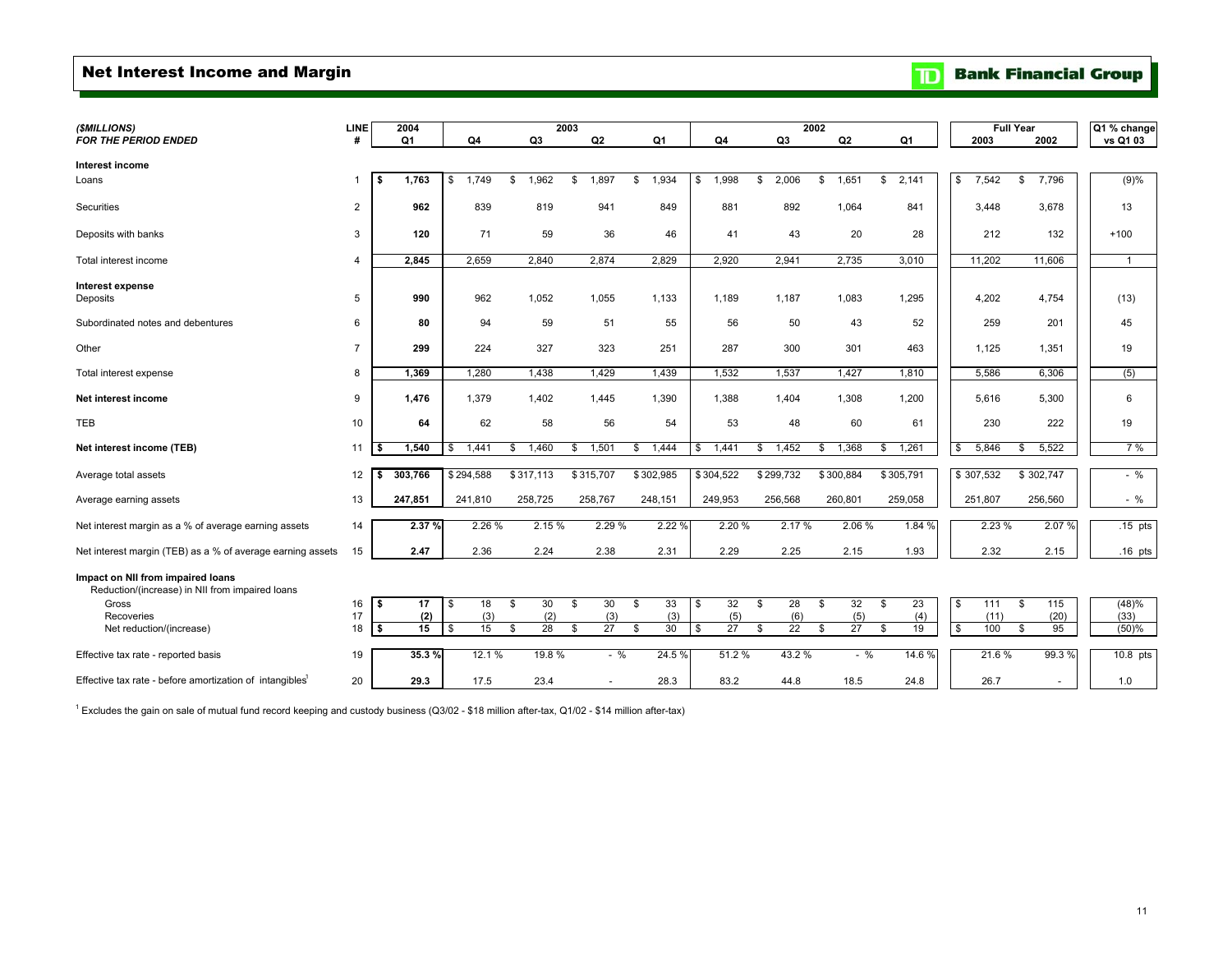## <span id="page-13-0"></span>Other Income and Trading Related Income

**TD** Bank Financial Group

| (\$MILLIONS)                                                            | <b>LINE</b>    |    | 2004  |               |            | 2003           |      |        |       |            |             |                | 2002       |                |                |       | <b>Full Year</b>         |           | Q1 % change    |
|-------------------------------------------------------------------------|----------------|----|-------|---------------|------------|----------------|------|--------|-------|------------|-------------|----------------|------------|----------------|----------------|-------|--------------------------|-----------|----------------|
| <b>FOR THE PERIOD ENDED</b>                                             | #              |    | Q1    | Q4            |            | Q <sub>3</sub> | Q2   |        | Q1    |            | Q4          | Q <sub>3</sub> |            | Q <sub>2</sub> |                | Q1    | 2003                     | 2002      | vs Q1 03       |
| Other Income                                                            |                |    |       |               |            |                |      |        |       |            |             |                |            |                |                |       |                          |           |                |
| TD Waterhouse fees and commissions                                      | 1              | \$ | 288   | \$            | 270 \$     | 253<br>- \$    | 202S |        | 232   | \$         | 209<br>- \$ |                | 228 \$     | 240            | - \$           | 245   | \$<br>957                | \$<br>922 | 24 %           |
| Full service brokerage and other securities services                    | $\overline{2}$ |    | 185   |               | 164        | 199            | 160  |        | 144   |            | 124         |                | 163        | 161            |                | 193   | 667                      | 641       | 28             |
| Mutual fund management                                                  | 3              |    | 138   |               | 133        | 127            | 120  |        | 128   |            | 127         |                | 131        | 133            |                | 131   | 508                      | 522       | 8              |
| Credit fees                                                             | $\overline{4}$ |    | 91    |               | 84         | 113            | 100  |        | 118   |            | 78          |                | 100        | 116            |                | 121   | 415                      | 415       | (23)           |
| Net investment securities gains/(losses)                                | 5              |    | 45    |               | 23         | 18             | (23) |        | 5     |            | (14)        |                | (8)        | (12)           |                | 60    | 23                       | 26        | $+100$         |
| Trading income                                                          | 6              |    | 27    |               | (22)       | (19)           | 15   |        | 130   |            | 64          |                | (73)       | 106            |                | 432   | 104                      | 529       | (79)           |
| Service charges                                                         | $\overline{7}$ |    | 165   |               | 165        | 168            | 153  |        | 155   |            | 157         |                | 151        | 143            |                | 145   | 641                      | 596       | 6              |
| Loan securitizations                                                    | 8              |    | 111   |               | 89         | 60             | 54   |        | 47    |            | 53          |                | 63         | 46             |                | 56    | 250                      | 218       | $+100$         |
| Card services                                                           | 9              |    | 49    |               | 47         | 74             | 65   |        | 66    |            | 66          |                | 64         | 57             |                | 62    | 252                      | 249       | (26)           |
| Insurance revenue (net of claims)                                       | 10             |    | 111   |               | 119        | 112            | 97   |        | 92    |            | 100         |                | 95         | 96             |                | 84    | 420                      | 375       | 21             |
| Trust fees                                                              | 11             |    | 17    |               | 15         | 19             | 19   |        | 17    |            | 18          |                | 18         | 22             |                | 18    | 70                       | 76        |                |
| Gain on sale of mutual fund record keeping<br>and custody business      | 12             |    |       |               |            |                |      |        |       |            |             |                | 22         |                | $\overline{a}$ | 18    | $\overline{\phantom{a}}$ | 40        | $\overline{a}$ |
| Writedown of investment in JVs                                          | 13             |    |       |               |            |                | (39) |        |       |            |             |                |            |                | $\overline{a}$ |       | (39)                     |           | $\overline{a}$ |
| Foreign exchange - non-trading                                          | 14             |    | 27    |               | (31)       | 26             | 28   |        | 25    |            | 25          |                | 29         | 27             |                | 29    | 48                       | 110       | 8              |
| Losses on derivatives & loan sales (non-core) not booked<br>to sectoral | 15             |    | (3)   |               | (19)       | (13)           | (31) |        | (50)  |            |             |                |            |                |                |       | (113)                    |           | (94)           |
| Other services                                                          | 16             |    | 62    |               | 57         | 56             | 48   |        | 60    |            | 47          |                | 55         | 54             |                | 54    | 221                      | 210       | 3              |
| Total other income - page 3 (line 19)                                   | 17             | \$ | 1,313 | \$            | $1,094$ \$ | $1,193$ \$     |      | 968 \$ | 1,169 | $\sqrt{3}$ | $1,054$ \$  |                | $1,038$ \$ |                | $1,189$ \$     | 1,648 | \$<br>$4,424$ \$         | 4,929     | 12 %           |
| Trading related income (TEB) <sup>1</sup>                               |                |    |       |               |            |                |      |        |       |            |             |                |            |                |                |       |                          |           |                |
| Interest rate and credit portfolios                                     | 18             | S. | 178   | $\mathfrak s$ | 91 \$      | 124S           |      | 184 \$ | 182   | \$         | 110 \$      |                | 60 \$      |                | 171S           | 400   | \$<br>581 \$             | 741       | (2)%           |
| Foreign exchange portfolios                                             | 19             |    | 65    |               | 61         | 57             | 65   |        | 65    |            | 45          |                | 62         | 50             |                | 60    | 248                      | 217       | $\overline{a}$ |
| Equity and other portfolios                                             | 20             |    | 82    |               | 50         | (35)           | 49   |        | 100   |            | 122         |                | 54         | 51             |                | 16    | 164                      | 243       | (18)           |
| <b>TEB Adjustment</b>                                                   | 21             |    | 46    |               | 44         | 58             | 36   |        | 27    |            | 53          |                | 42         | 32             |                | 25    | 165                      | 152       | 70             |
| Total trading related income before AcG-13                              | 22             |    | 371   |               | 246        | 204            | 334  |        | 374   |            | 330         |                | 218        | 304            |                | 501   | 1,158                    | 1,353     | (1)            |
| Impact of Hedging Relationships Guideline (AcG-13)                      | 23             |    | (23)  |               |            |                |      |        |       |            |             |                |            |                |                |       |                          |           | $+(100)$       |
| Total trading related income                                            | 24             | \$ | 348   | \$            | 246 \$     | 204<br>- \$    |      | 334 \$ | 374   | \$         | 330 \$      |                | $218$ \$   |                | 304 \$         | 501   | \$<br>$1,158$ \$         | 1,353     | (7)%           |

 $1$  Includes trading-related income reported in net interest income on page 11, line 11 and in other income (line 6 above).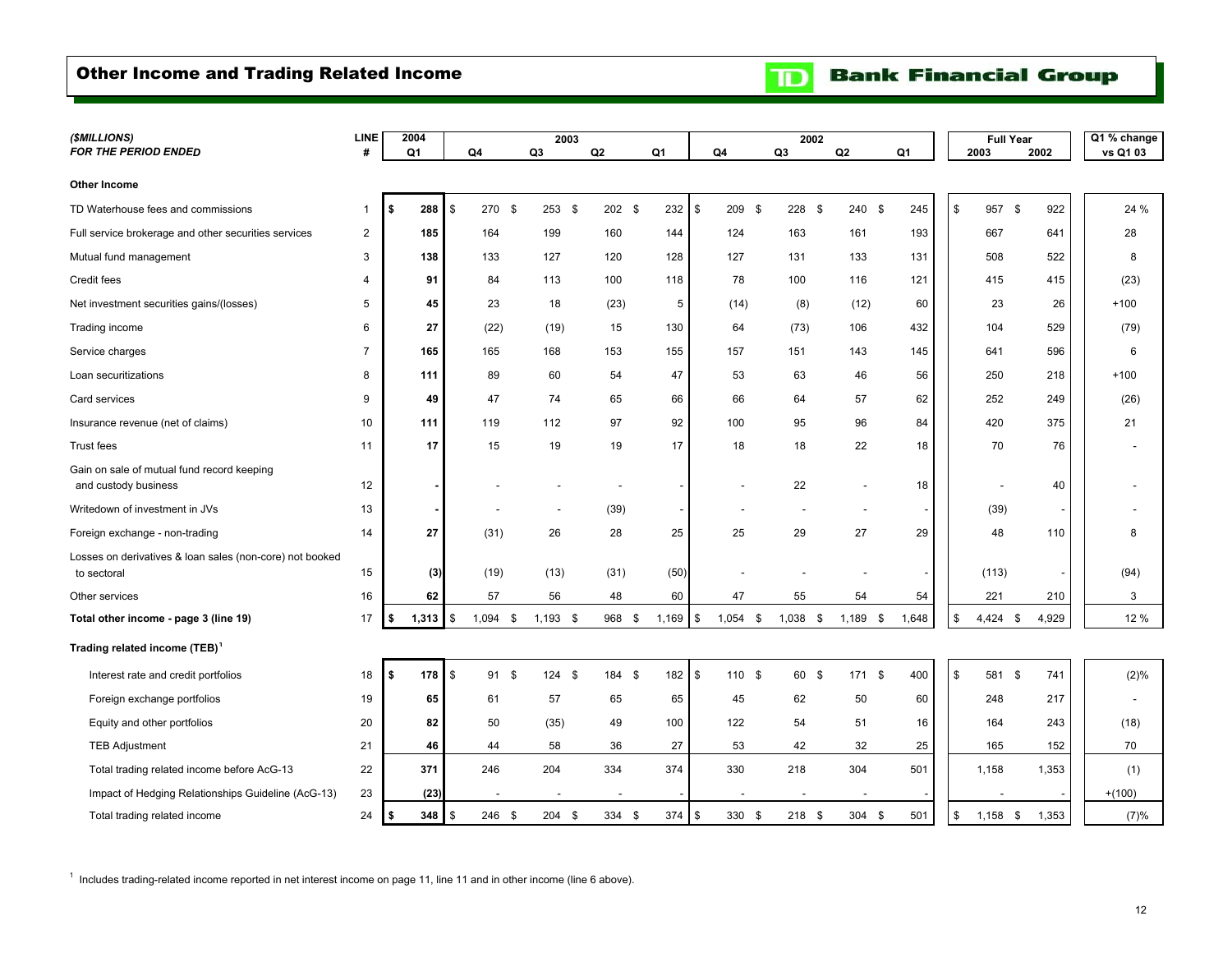## <span id="page-14-0"></span>Non-Interest Expenses

|  |  | <b>The Bank Financial Group</b> |  |
|--|--|---------------------------------|--|
|--|--|---------------------------------|--|

| (\$MILLIONS)                                         | <b>LINE</b>    |     | 2004           |                           |       |              | 2003   |             |                |                          |      |        | 2002           |                |        |             | <b>Full Year</b> |       | Q1 % change    |
|------------------------------------------------------|----------------|-----|----------------|---------------------------|-------|--------------|--------|-------------|----------------|--------------------------|------|--------|----------------|----------------|--------|-------------|------------------|-------|----------------|
| <b>FOR THE PERIOD ENDED</b>                          | #              |     | Q <sub>1</sub> |                           | Q4    |              | Q3     | Q2          | Q <sub>1</sub> |                          |      | Q4     | Q <sub>3</sub> | Q <sub>2</sub> |        | Q1          | 2003             | 2002  | vs Q1 03       |
| Salaries and employee benefits                       |                |     |                |                           |       |              |        |             |                |                          |      |        |                |                |        |             |                  |       |                |
| Salaries                                             | $\mathbf{1}$   | \$  | 540            | \$                        | 593   | \$           | 580    | \$<br>536   | \$             | 595                      | \$   | 581    | \$<br>584 \$   |                | 552 \$ | 556         | \$<br>$2,304$ \$ | 2,273 | (9)%           |
| Incentive compensation                               | $\overline{2}$ |     | 280            |                           | 240   |              | 254    | 241         |                | 251                      |      | 107    | 173            |                | 232    | 363         | 986              | 875   | 12             |
| Pension and other employee benefits                  | 3              |     | 123            |                           | 108   |              | 125    | 116         |                | 119                      |      | 114    | 111            |                | 98     | 95          | 468              | 418   | 3              |
| Total                                                | $\overline{4}$ |     | 943            |                           | 941   |              | 959    | 893         |                | 965                      |      | 802    | 868            |                | 882    | 1,014       | 3,758            | 3,566 | (2)            |
| Occupancy                                            |                |     |                |                           |       |              |        |             |                |                          |      |        |                |                |        |             |                  |       |                |
| Rent                                                 | 5              |     | 85             |                           | 98    |              | 90     | 86          |                | 87                       |      | 81     | 84             |                | 84     | 81          | 361              | 330   | (2)            |
| Depreciation                                         | 6              |     | 32             |                           | 37    |              | 35     | 36          |                | 35                       |      | 41     | 37             |                | 36     | 34          | 143              | 148   | (9)            |
| Other                                                | $\overline{7}$ |     | 30             |                           | 38    |              | 53     | 31          |                | 30                       |      | 32     | 33             |                | 31     | 31          | 152              | 127   | $\sim$         |
| Total                                                | 8              |     | 147            |                           | 173   |              | 178    | 153         |                | 152                      |      | 154    | 154            |                | 151    | 146         | 656              | 605   | (3)            |
| Equipment                                            |                |     |                |                           |       |              |        |             |                |                          |      |        |                |                |        |             |                  |       |                |
| Rent                                                 | 9              |     | 35             |                           | 49    |              | 39     | 51          |                | 46                       |      | 43     | 47             |                | 39     | 41          | 185              | 170   | (24)           |
| Depreciation                                         | 10             |     | 36             |                           | 54    |              | 44     | 38          |                | 39                       |      | 43     | 44             |                | 40     | 37          | 175              | 164   | (8)            |
| Other                                                | 11             |     | 49             |                           | 74    |              | 67     | 67          |                | 82                       |      | 85     | 81             |                | 78     | 83          | 290              | 327   | (40)           |
| Total                                                | 12             |     | 120            |                           | 177   |              | 150    | 156         |                | 167                      |      | 171    | 172            |                | 157    | 161         | 650              | 661   | (28)           |
| General                                              |                |     |                |                           |       |              |        |             |                |                          |      |        |                |                |        |             |                  |       |                |
| Marketing and business development                   | 13             |     | 96             |                           | 78    |              | 77     | 96          |                | 97                       |      | 89     | 97             |                | 114    | 88          | 348              | 388   | (1)            |
| Brokerage related fees                               | 14             |     | 62             |                           | 57    |              | 59     | 55          |                | 58                       |      | 50     | 57             |                | 56     | 61          | 229              | 224   | $\overline{7}$ |
| Professional and advisory services                   | 15             |     | 91             |                           | 123   |              | 87     | 87          |                | 75                       |      | 105    | 84             |                | 87     | 90          | 372              | 366   | 21             |
| Communications                                       | 16             |     | 51             |                           | 52    |              | 51     | 51          |                | 54                       |      | 56     | 59             |                | 58     | 52          | 208              | 225   | (6)            |
| Capital and business taxes                           | 17             |     | 31             |                           | 34    |              | 38     | 32          |                | 29                       |      | 29     | 32             |                | 22     | 24          | 133              | 107   | $\overline{7}$ |
| Postage                                              | 18             |     | 24             |                           | 23    |              | 21     | 25          |                | 22                       |      | 22     | 23             |                | 31     | 20          | 91               | 96    | 9              |
| Travel and relocation                                | 19             |     | 13             |                           | 16    |              | 13     | 15          |                | 14                       |      | 20     | 18             |                | 15     | 15          | 58               | 68    | (7)            |
| Restructuring costs                                  | 20             |     |                |                           |       |              | 5      | 87          |                | $\overline{\phantom{a}}$ |      |        |                |                | $\sim$ |             | 92               |       |                |
| Goodwill impairment                                  | 21             |     |                |                           |       |              | ÷,     | 624         |                |                          |      |        |                |                |        |             | 624              |       | $\overline{a}$ |
| Other                                                | 22             |     | 177            |                           | 111   |              | 59     | 91          |                | 112                      |      | 137    | 77             |                | 114    | 120         | 373              | 448   | 58             |
| Total                                                | 23             |     | 545            |                           | 494   |              | 410    | 1,163       |                | 461                      |      | 508    | 447            |                | 497    | 470         | 2,528            | 1,922 | 18             |
| Total expenses excluding amortization of intangibles | 24             | \$  | 1,755          | \$                        | 1,785 | $\mathbb{S}$ | 1,697  | \$<br>2,365 | \$<br>1,745    |                          | \$   | 1,635  | \$<br>1,641    | \$1,687        |        | \$<br>1,791 | \$<br>7,592 \$   | 6,754 | 1%             |
| <b>Memo Items</b>                                    |                |     |                |                           |       |              |        |             |                |                          |      |        |                |                |        |             |                  |       |                |
| Amortization of intangibles                          | 25             | \$  | 170            | $\boldsymbol{\mathsf{s}}$ | 175   | \$           | 186    | \$<br>199   | \$             | 212                      | l \$ | 226    | \$<br>241      | \$             | 257    | 274<br>- \$ | \$<br>772 \$     | 998   | (20)%          |
| Less tax effect - at normal rates                    | 26             |     | 60             |                           | 63    |              | 67     | 72          |                | 79                       |      | 86     | 92             |                | 97     | 110         | 281              | 385   | (24)           |
| - resulting from tax rate changes                    | 27             |     | (69)           |                           |       |              |        |             |                |                          |      | (16)   | (5)            |                |        |             |                  | (21)  | $+(100)$       |
| Amortization of intangibles, net of tax              | 28             | -\$ | 179            | \$                        | 112S  |              | 119 \$ | 127S        |                | 133                      | l \$ | 156 \$ | 154 \$         |                | 160 \$ | 164         | 491 \$<br>\$     | 634   | 35 %           |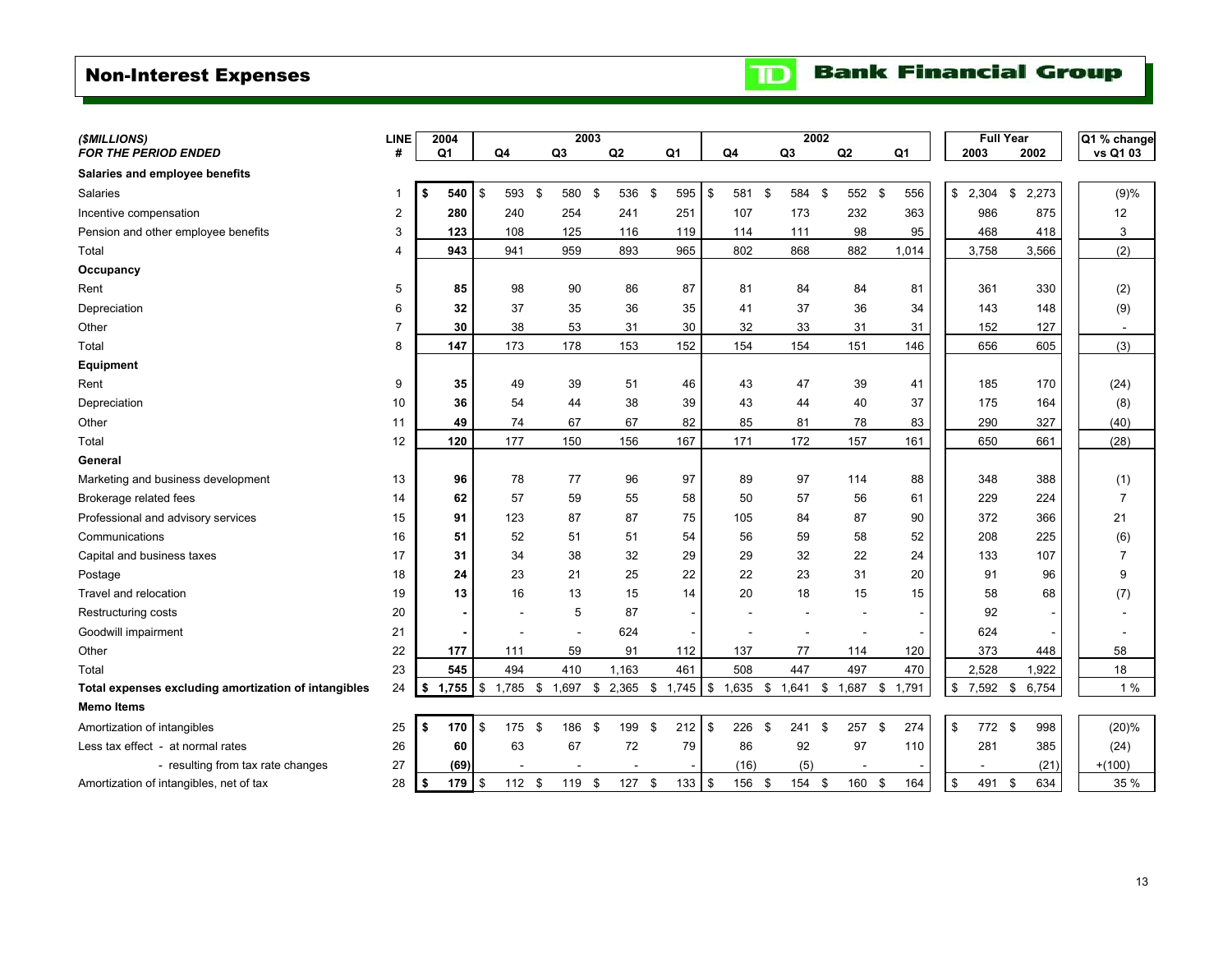<span id="page-15-0"></span>

| (\$MILLIONS)                                                     | <b>LINE</b>    |            | 2004              |            |            |      | 2003                     |                  |     |                          |            |                                        | 2002             |                          |     |                |          | Q1 % change |
|------------------------------------------------------------------|----------------|------------|-------------------|------------|------------|------|--------------------------|------------------|-----|--------------------------|------------|----------------------------------------|------------------|--------------------------|-----|----------------|----------|-------------|
| AS AT                                                            | #              |            | Q1                |            | Q4         |      | Q <sub>3</sub>           | Q2               |     | Q <sub>1</sub>           |            | Q4                                     | Q <sub>3</sub>   | Q <sub>2</sub>           |     | Q <sub>1</sub> |          | vs Q1 03    |
|                                                                  |                |            |                   |            |            |      |                          |                  |     |                          |            |                                        |                  |                          |     |                |          |             |
| Investment securities - surplus (deficit) over book <sup>1</sup> |                |            |                   |            |            |      |                          |                  |     |                          |            |                                        |                  |                          |     |                |          |             |
| Debt                                                             | 1              | \$         |                   | \$         | $\sim$     | - \$ | $12 \quad$               | $\mathbf{1}$     | \$  | $(6)$ \$                 |            | 99                                     | \$<br>47 \$      | 43 \$                    |     | 64             |          | (100)%      |
| Common & equivalents                                             | 2              |            | 374               |            | 329        |      | 274                      | 194              |     | 136                      |            | 124                                    | 194              | 418                      |     | 362            |          | $+100$      |
| Preferred shares                                                 | 3              |            | 38                |            | 40         |      | 12                       | -1               |     | $\overline{1}$           |            | -1                                     | 5                | 13                       |     | 8              |          | $+100$      |
| Total                                                            | 4              | \$         | 412 $\frac{1}{2}$ |            | 369 \$     |      | 298 \$                   | 196 \$           |     | 131                      | $\sqrt{3}$ | 224                                    | \$<br>246 \$     | 474 \$                   |     | 434            |          | $+100%$     |
| Identifiable intangible assets                                   |                |            |                   |            |            |      |                          |                  |     |                          |            |                                        |                  |                          |     |                |          |             |
| Opening balance                                                  | 5              | \$         | 2,737             | \$         | 2,786      | \$   | 2,972                    | \$<br>3,171      | \$  | 3,383                    | \$         | 3,608                                  | \$<br>3,870      | \$<br>4,107              | \$  | 4,381          |          | (19)%       |
| Arising during quarter                                           | 6              |            | 3                 |            | 126        |      |                          |                  |     |                          |            | -1                                     | (21)             | 20                       |     |                |          | $+100$      |
| Amortized in quarter                                             | $\overline{7}$ |            | (170)             |            | (175)      |      | (186)                    | (199)            |     | (212)                    |            | (226)                                  | (241)            | (257)                    |     | (274)          |          | (20)        |
| <b>Closing balance</b>                                           | 8              | \$         | 2,570             | \$         | 2,737      | \$   | 2,786                    | \$<br>$2,972$ \$ |     | 3,171                    | \$         | 3,383                                  | \$<br>3,608      | \$<br>3,870              | -\$ | 4,107          |          | (19)%       |
| Future tax liability on intangible assets                        |                |            |                   |            |            |      |                          |                  |     |                          |            |                                        |                  |                          |     |                |          |             |
| Opening balance                                                  | 9              | \$         | (841)             | \$         | $(904)$ \$ |      | (971)                    | \$<br>(1,043)    | \$  | (1, 122)                 | \$         | $(1,192)$ \$ $(1,279)$                 |                  | \$<br>$(1,376)$ \$       |     | (1,486)        |          | (25)%       |
| Arising during quarter - changes in tax rates                    | 10             |            | (69)              |            |            |      |                          |                  |     |                          |            | (16)                                   | (5)              |                          |     |                | $+(100)$ |             |
| Recognized in quarter                                            | 11             |            | 60                |            | 63         |      | 67                       | 72               |     | 79                       |            | 86                                     | 92               | 97                       |     | 110            |          | (25)        |
| <b>Closing balance</b>                                           | 12             | \$         | (850)             | \$         | $(841)$ \$ |      | $(904)$ \$               | (971)            | \$  | $(1,043)$ \$             |            | $(1,122)$ \$ $(1,192)$ \$ $(1,279)$ \$ |                  |                          |     | (1,376)        |          | (19)%       |
|                                                                  |                |            |                   |            |            |      |                          |                  |     |                          |            |                                        |                  |                          |     |                |          |             |
| <b>Net intangibles</b>                                           | 13             | $\sqrt{2}$ | 1,720             | $\sqrt{3}$ | 1,896      | \$   | 1,882                    | \$<br>2,001      | \$  | 2,128                    | $\sqrt{3}$ | 2,261                                  | \$<br>$2,416$ \$ | 2,591                    | \$  | 2,731          |          | (19)%       |
| Goodwill                                                         |                |            |                   |            |            |      |                          |                  |     |                          |            |                                        |                  |                          |     |                |          |             |
| Opening balance                                                  | 14             | \$         | 2,263             | \$         | 2,323      | \$   | 2.360                    | \$<br>3,102      | \$  | 3.134                    | \$         | 3.065                                  | \$<br>2.990      | \$<br>2,676              | -\$ | 2,298          |          | (28)%       |
| Arising during quarter                                           | 15             |            |                   |            |            |      |                          |                  |     |                          |            | 96                                     | 44               | 325                      |     | 384            |          |             |
| Impairment                                                       | 16             |            |                   |            |            |      |                          | (624)            |     |                          |            |                                        |                  |                          |     |                |          |             |
| Foreign exchange and other adjustments                           | 17             |            | 9                 |            | (60)       |      | (37)                     | (118)            |     | (32)                     |            | (27)                                   | 31               | (11)                     |     | (6)            | $+(100)$ |             |
| <b>Closing balance</b>                                           | 18             | \$         | 2,272             | \$         | 2,263      | \$   | 2,323                    | \$<br>$2,360$ \$ |     | 3,102                    | \$         | 3,134                                  | \$<br>3,065      | \$<br>2,990              | \$  | 2,676          |          | (27)%       |
|                                                                  |                |            |                   |            |            |      |                          |                  |     |                          |            |                                        |                  |                          |     |                |          |             |
| Total net intangibles and goodwill                               | 19             | \$         | 3,992             | l \$       | 4,159      | \$   | 4,205                    | \$<br>4,361      | \$  | 5,230                    | \$         | 5,395                                  | \$<br>5,481      | \$<br>5,581              | \$  | 5.407          |          | (24)%       |
| <b>Restructuring costs accrual</b>                               |                |            |                   |            |            |      |                          |                  |     |                          |            |                                        |                  |                          |     |                |          |             |
| Opening balance                                                  | 20             | \$         | $19$ $\sqrt{3}$   |            | 53 \$      |      | 74 \$                    | 27               | \$  | 36                       | $\sqrt{3}$ | 81 \$                                  | 137              | \$<br>207 \$             |     | 337            |          | (47)%       |
| Expensed during quarter                                          | 21             |            |                   |            |            |      | 5                        | 93               |     |                          |            |                                        |                  |                          |     |                |          |             |
| Amount utilized during quarter - Personal and Commercial Banking | 22             |            |                   |            | (13)       |      | (4)                      | (5)              |     | (6)                      |            | (32)                                   | (40)             | (61)                     |     | (32)           |          | (100)       |
| - TD Waterhouse                                                  | 23             |            |                   |            |            |      | $\overline{\phantom{a}}$ |                  |     |                          |            | (1)                                    | (3)              | (4)                      |     | (7)            |          |             |
| - TD Waterhouse International                                    | 24             |            | (1)               |            | (2)        |      | (10)                     | (13)             |     | $\overline{\phantom{a}}$ |            | $\overline{\phantom{0}}$               | $\blacksquare$   | $\overline{\phantom{a}}$ |     |                | $+(100)$ |             |
| - Wholesale Banking                                              | 25             |            |                   |            |            |      | (3)                      | (2)              |     | (3)                      |            | (12)                                   | (13)             | (5)                      |     | (91)           |          | (100)       |
| - Wholesale Banking - Equity Options                             | 26             |            | (2)               |            | (19)       |      | (9)                      | (26)             |     |                          |            |                                        |                  |                          |     |                | $+(100)$ |             |
| Closing balance                                                  | 27             | \$         | $16$ $\sqrt{3}$   |            | 19         | -\$  | 53 \$                    | 74               | -\$ | 27                       | \$         | 36                                     | \$<br>81         | \$<br>137                | \$  | 207            |          | (41)%       |

<sup>1</sup> Excludes debt security positions which are used as part of the Bank's Asset and Liability Management hedging activities and preferred shares that are hedged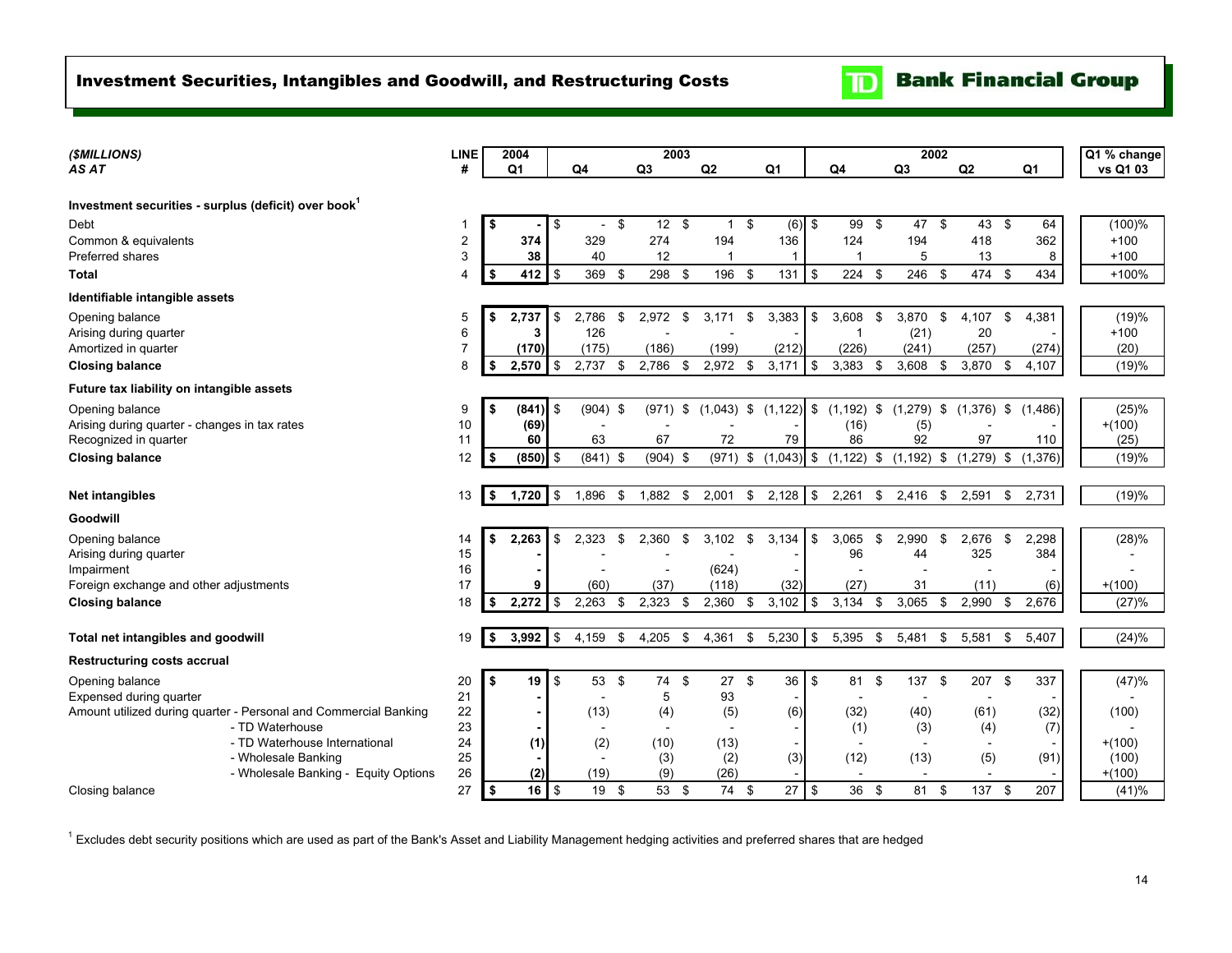### <span id="page-16-0"></span>Analysis of Change in Shareholders' Equity & Non-Controlling Interest

| (\$MILLIONS)<br>FOR THE PERIOD ENDED                             | <b>LINE</b>    | 2004<br>Q1        | Q4                | 2003<br>Q3     | Q2             | Q1             | Q4                           | 2002<br>Q3     | Q <sub>2</sub> | Q1             | <b>Full Year</b><br>2003 | 2002        | Q1 % change<br>vs Q1 03 |
|------------------------------------------------------------------|----------------|-------------------|-------------------|----------------|----------------|----------------|------------------------------|----------------|----------------|----------------|--------------------------|-------------|-------------------------|
| Preferred shares                                                 |                |                   |                   |                |                |                |                              |                |                |                |                          |             |                         |
| Opening balance                                                  |                | $1,535$ \$        | $1,535$ \$        | 1,786 \$       | $1,477$ \$     | 1,485          | l \$<br>$1,491$ \$           | 1,487 \$       | 1,492 \$       | 1,492          | \$<br>$1,485$ \$         | 1,492       | 3%                      |
| Issued                                                           | $\overline{2}$ |                   |                   |                | 550            |                |                              |                |                |                | 550                      |             |                         |
| Redeemed                                                         | $\mathbf{3}$   |                   |                   | (251)          | (226)          |                |                              |                |                |                | (477)                    |             |                         |
| Impact of shares acquired/sold for trading purposes'             | $\overline{4}$ | (13)              | n/a               | n/a            | n/a            | n/a            | n/a                          | n/a            | n/a            | n/a            | n/a                      | n/a         | $+(100)$                |
| Translation on shares issued in foreign currency                 | 5              |                   |                   |                | (15)           | (8)            | (6)                          | $\overline{4}$ | (5)            |                | (23)                     | (7)         | (100)                   |
| Closing balance                                                  | 6              | 1,522             | 1,535             | 1,535          | 1,786          | 1,477          | 1,485                        | 1,491          | 1,487          | 1,492          | 1,535                    | 1,485       | 3                       |
| Common shares                                                    |                |                   |                   |                |                |                |                              |                |                |                |                          |             |                         |
| Opening balance                                                  | $\overline{7}$ | 3,179             | 3,078             | 3,000          | 2,917          | 2,846          | 2,782                        | 2,727          | 2,663          | 2,259          | 2,846                    | 2,259       | 12                      |
| Issued - options                                                 | 8              | 35                | 19                | $\overline{7}$ | 13             | 8              | $\overline{2}$               | $\overline{2}$ | 5              | $\overline{4}$ | 47                       | 13          | $+100$                  |
| Issued - cash                                                    | 9              |                   |                   |                |                |                |                              |                |                | 400            |                          | 400         |                         |
| Issued - dividend reinvestment plan                              | 10             | 76                | 82                | 71             | 70             | 63             | 62                           | 53             | 59             |                | 286                      | 174         | 21                      |
| Impact of shares acquired/sold for trading purposes <sup>1</sup> | 11             | (98)              | n/a               | n/a            | n/a            | n/a            | n/a                          | n/a            | n/a            | n/a            | n/a                      | n/a         | $+(100)$                |
| Closing balance                                                  | 12             | 3,192             | 3,179             | 3,078          | 3,000          | 2,917          | 2,846                        | 2,782          | 2,727          | 2,663          | 3,179                    | 2,846       | 9                       |
| <b>Contributed surplus</b>                                       |                |                   |                   |                |                |                |                              |                |                |                |                          |             |                         |
| Opening balance                                                  | 13             | 9                 | 7                 | 5              | $\overline{2}$ |                |                              |                |                |                |                          |             | $+100$                  |
| Stock option expense                                             | 14             | 3                 | $\overline{2}$    | $\overline{2}$ | 3              | $\overline{2}$ |                              |                |                |                | 9                        |             | 50                      |
| Impact of shares acquired/sold for trading purposes <sup>1</sup> | 15             |                   | n/a               | n/a            | n/a            | n/a            | n/a                          | n/a            | n/a            | n/a            | n/a                      | n/a         |                         |
| Closing balance                                                  | 16             | 12                | 9                 | $\overline{7}$ | 5              | $\overline{2}$ |                              |                | $\sim$         |                | 9                        |             | $+100$                  |
|                                                                  |                |                   |                   |                |                |                |                              |                |                |                |                          |             |                         |
| Retained earnings                                                | 17             |                   |                   |                |                |                | 9,194                        |                |                |                |                          |             |                         |
| Opening balance                                                  |                | 8,388             | 8,327             | 8,089          | 8,805          | 8,710          |                              | 9,701          | 9,784          | 9,653          | 8,710                    | 9,653       | (4)                     |
| Net income                                                       | 18             | 603               | 501               | 501            | (273)          | 347            | (196)                        | (405)          | 156            | 378            | 1,076                    | (67)        | 74                      |
| Dividends - common                                               | 19             | (209)             | (209)             | (183)          | (181)          | (181)          | (180)                        | (180)          | (179)          | (179)          | (754)                    | (718)       | 15                      |
| - preferred                                                      | 20             | (15)              | (15)              | (16)           | (15)           | (18)           | (17)                         | (17)           | (18)           | (18)           | (64)                     | (70)        | (17)                    |
| - preferred TD MIC                                               | 21             | (6)               | (6)               | (5)            | (7)            | (5)            | (6)                          | (6)            | (6)            | (5)            | (23)                     | (23)        | 20                      |
| Translation adjustments, net of tax                              | 22             | 73                | (210)             | (56)           | (234)          | (48)           | (83)                         | 102            | (21)           | (30)           | (548)                    | (32)        | $+(100)$                |
| Share issue expenses, net of tax                                 | 23             |                   |                   |                | (6)            |                | (1)                          |                |                | (7)            | (6)                      | (8)         |                         |
| Stock options settled in cash, tax effected                      | 24             |                   |                   |                |                |                | (1)                          | (1)            | (15)           | (8)            |                          | (25)        |                         |
| Impact of shares acquired/sold for trading purposes <sup>1</sup> | 25             |                   | n/a               | n/a            | n/a            | n/a            | n/a                          | n/a            | n/a            | n/a            | n/a                      | n/a         |                         |
| Other                                                            | 26             | (24)              |                   | (3)            |                |                |                              |                |                |                | (3)                      |             | $+(100)$                |
| Closing balance                                                  | 27             | 8,810             | 8,388             | 8,327          | 8,089          | 8,805          | 8,710                        | 9,194          | 9,701          | 9,784          | 8,388                    | 8,710       |                         |
| <b>Total common equity</b>                                       | 28             | 12,014            | 11,576            | 11,412         | 11,094         | 11,724         | 11,556                       | 11,976         | 12,428         | 12,447         | 11,576                   | 11,556      | $\overline{2}$          |
| Total shareholders' equity                                       | 29             | 13,536            | $13,111$ \$<br>\$ | $12,947$ \$    | 12,880 \$      | 13,201         | 13,041 \$<br>\$              | 13,467 \$      | 13,915 \$      | 13,939         | \$<br>$13,111$ \$        | 13,041      | 3%                      |
| Non-controlling interest in subsidiaries                         |                |                   |                   |                |                |                |                              |                |                |                |                          |             |                         |
| Opening balance                                                  | 30             | $1,250$ \$<br>-\$ | $1,250$ \$        | $1,250$ \$     | $1,250$ \$     | 1,250          | l \$<br>900 \$               | 900 \$         | 900 \$         | 1,272          | \$<br>$1,250$ \$         | 1,272       | $-$ %                   |
| Arising from TD CaTS II issue                                    | 31             |                   |                   |                |                |                | 350                          |                |                |                |                          | 350         |                         |
| Purchase of TD Waterhouse shares                                 | 32             |                   |                   |                |                |                |                              |                |                | (372)          |                          | (372)       |                         |
| Foreign exchange adjustment                                      | 33             |                   |                   |                |                |                |                              |                |                |                |                          |             |                         |
| Closing balance                                                  | 34             | 1,250             | $1,250$ \$        | $1,250$ \$     | $1,250$ \$     | 1,250          | $\mathfrak{L}$<br>$1,250$ \$ | 900 \$         | 900 \$         | 900            | $1,250$ \$               | 1,250       | $-$ %                   |
| <b>NUMBER OF COMMON SHARES</b>                                   |                |                   |                   |                |                |                |                              |                |                |                |                          |             |                         |
| Opening balance                                                  | 35             | 656,260,564       | 653,364,651       | 651,074,675    | 647,920,791    | 645,399,134    | 643,228,956                  | 641,379,237    | 639,609,058    | 628,451,159    | 645,399,134              | 628,451,159 |                         |
| Issued - options                                                 | 36             | 1,828,849         | 945,732           | 359,264        | 1,052,388      | 543,099        | 131,597                      | 130,041        | 357,328        | 198,999        | 2,900,483                | 817,965     |                         |
| Issued - cash                                                    | 37             |                   |                   |                |                |                |                              |                |                | 10,958,900     |                          | 10,958,900  |                         |
| Issued - dividend reinvestment plan                              | 38             | 1,747,734         | 1,950,181         | 1,930,712      | 2,101,496      | 1,978,558      | 2,038,581                    | 1,719,678      | 1,412,851      |                | 7,960,947                | 5,171,110   |                         |
| Impact of shares acquired/sold for trading purposes <sup>1</sup> | 39             | (2, 236, 555)     | n/a               | n/a            | n/a            | n/a            | n/a                          | n/a            | n/a            | n/a            | n/a                      | n/a         |                         |
| Closing balance                                                  | 40             | 657.600.592       | 656.260.564       | 653.364.651    | 651.074.675    | 647.920.791    | 645.399.134                  | 643.228.956    | 641,379,237    | 639.609.058    | 656.260.564              | 645.399.134 |                         |
|                                                                  |                |                   |                   |                |                |                |                              |                |                |                |                          |             |                         |

<sup>1</sup> Purchased by subsidiaries of the Bank which are regulated securities entities in accordance with Regulation 92-313 of the Bank Act. Prospectively reflected change to CICA Handbook s. 1100 effective Q1/04

## **TD** Bank Financial Group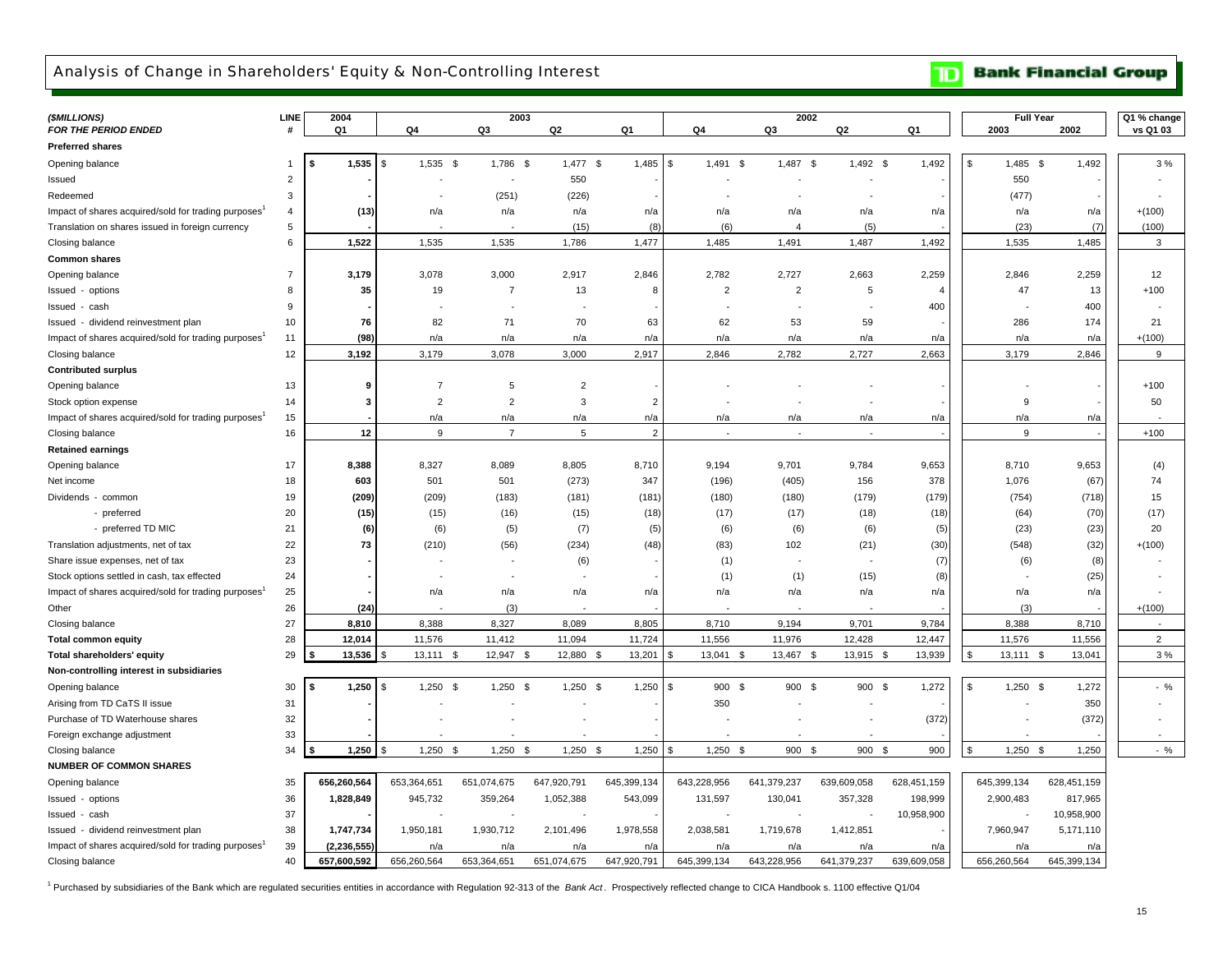## <span id="page-17-0"></span>Risk-Weighted Assets and Capital

**TD** Bank Financial Group

| (\$MILLIONS)                                                     | <b>LINE</b>    | 2004             |                  |     |                  | 2003 |                  |      |                  |                  | 2002                              |                 |                 | Q1 % change |
|------------------------------------------------------------------|----------------|------------------|------------------|-----|------------------|------|------------------|------|------------------|------------------|-----------------------------------|-----------------|-----------------|-------------|
| AS AT                                                            | #              | Q <sub>1</sub>   | Q <sub>4</sub>   |     | Q <sub>3</sub>   |      | Q <sub>2</sub>   |      | Q <sub>1</sub>   | Q4               | Q3                                | Q2              | Q <sub>1</sub>  | vs Q1 03    |
| <b>Balance sheet assets</b>                                      |                |                  |                  |     |                  |      |                  |      |                  |                  |                                   |                 |                 |             |
| Cash resources                                                   |                | 1,395<br>- \$    | \$<br>$1,344$ \$ |     | $1,346$ \$       |      | $1,205$ \$       |      | 1,620            | \$<br>$1.108$ \$ | $1,370$ \$                        | $1,150$ \$      | 1,101           | (14)%       |
| Securities                                                       | $\overline{2}$ | 3,595            | 3,686            |     | 4,451            |      | 4,635            |      | 5,845            | 6,247            | 6,708                             | 6,551           | 7,143           | (38)        |
| Loans<br>Customers' liability under acceptances                  | 3<br>4         | 59,809<br>5,699  | 59,508<br>6.400  |     | 59,979<br>6,731  |      | 62,804<br>6,429  |      | 64,231<br>6.460  | 64,247<br>7,066  | 69,971<br>7,333                   | 68,997<br>7,540 | 68,998<br>7,426 | (7)<br>(12) |
| Other assets                                                     | 5              | 6,054            | 5,885            |     | 5,834            |      | 6,189            |      | 6,158            | 6,288            | 6,479                             | 6,037           | 6,237           | (2)         |
| <b>Total balance sheet assets</b>                                | 6              | 76,552           | 76,823           |     | 78,341           |      | 81,262           |      | 84,314           | 84,956           | 91,861                            | 90,275          | 90,905          | (9)         |
| Off-balance sheet exposures                                      |                |                  |                  |     |                  |      |                  |      |                  |                  |                                   |                 |                 |             |
| Credit instruments                                               | $\overline{7}$ | 10,929           | 10,937           |     | 12,407           |      | 13,151           |      | 14,200           | 14,559           | 15,404                            | 16,164          | 17,755          | (23)        |
| Derivative financial instruments                                 | 8              | 6,343            | 5,987            |     | 5,853            |      | 6,104            |      | 6,554            | 6,259            | 6,567                             | 5,211           | 5,816           | (3)         |
| Total off-balance sheet exposures                                | 9              | 17,272           | 16,924           |     | 18,260           |      | 19,255           |      | 20,754           | 20,818           | 21,971                            | 21,375          | 23,571          | (17)        |
| Total risk-weighted asset equivalent - Credit risk               | 10             | 93,824           | 93.747           |     | 96,601           |      | 100,517          |      | 105,068          | 105,774          | 113,832                           | 111,650         | 114,476         | (11)        |
| Total risk-weighted asset equivalent - Market risk               | 11             | 16,094           | 14,470           |     | 17,390           |      | 17,758           |      | 16,043           | 14,859           | 16,037                            | 14,621          | 13,246          |             |
| Total risk-weighted assets                                       | 12             | 109,918<br>\$    | \$<br>108,217 \$ |     | 113,991          | \$   | 118,275 \$       |      | 121,111          | \$<br>120,633 \$ | 129,869 \$                        | 126,271         | \$<br>127,722   | (9)%        |
| <b>CAPITAL</b><br>TIER <sub>1</sub>                              |                |                  |                  |     |                  |      |                  |      |                  |                  |                                   |                 |                 |             |
| Common shareholders' equity                                      | 13             | 12,002<br>- \$   | \$<br>11,567     | -\$ | 11.405           | \$   | 11.089           | - \$ | 11,722           | \$<br>11.556 \$  | 11,976 \$                         | 12,428 \$       | 12,447          | 2%          |
| Qualifying preferred shares                                      | 14             | 1,522            | 1,535            |     | 1,525            |      | 1,394            |      | 1,375            | 1,328            | 1,491                             | 1,487           | 1,492           | 11          |
| Contributed surplus                                              | 15             | 12               | 9                |     | $\overline{7}$   |      | 5                |      | 2                |                  |                                   |                 |                 | $+100$      |
| Non-controlling interest in subsidiaries<br>- TD CaTS            |                |                  |                  |     |                  |      |                  |      |                  |                  |                                   |                 |                 |             |
| Less: goodwill and intangible assets in excess of 5% limit       | 16<br>17       | 1,250<br>(2,840) | 1,250<br>(3,035) |     | 1,250<br>(3,089) |      | 1,216<br>(3,264) |      | 1,188<br>(4,033) | 1,119<br>(4,213) | 900<br>(4, 345)                   | 900<br>(4, 423) | 900<br>(4,246)  | 5<br>(30)   |
| Total Tier 1 capital                                             | 18             | 11,946           | 11,326           |     | 11,098           |      | 10,440           |      | 10,254           | 9,790            | 10,022                            | 10,392          | 10,593          | 17          |
|                                                                  |                |                  |                  |     |                  |      |                  |      |                  |                  |                                   |                 |                 |             |
| TIER <sub>2</sub>                                                |                |                  |                  |     |                  |      |                  |      |                  |                  |                                   |                 |                 |             |
| Subordinated notes and debentures<br>Qualifying preferred shares | 19<br>20       | 5,696            | 5,887            |     | 5,143<br>10      |      | 4,261<br>392     |      | 4,318<br>102     | 4,343<br>157     | 4,080<br>$\overline{\phantom{a}}$ | 4,077           | 4,413           | 32<br>(100) |
| Less: amortization of subordinated notes and debentures          | 21             | (156)            | (241)            |     | (370)            |      | (373)            |      | (381)            | (357)            | (561)                             | (566)           | (574)           | (59)        |
| General allowance for credit losses included in capital          | 22             | 962              | 947              |     | 997              |      | 1,034            |      | 1,060            | 1,056            | 1,136                             | 1,105           | 1,118           | (9)         |
| Total Tier 2 capital                                             | 23             | 6,502            | 6,593            |     | 5,780            |      | 5,314            |      | 5,099            | 5,199            | 4,655                             | 4,616           | 4,957           | 28          |
| Investment in unconsolidated subsidiaries/                       |                |                  |                  |     |                  |      |                  |      |                  |                  |                                   |                 |                 |             |
| substantial investments                                          | 24             | (1, 274)         | (919)            |     | (900)            |      | (944)            |      | (915)            | (870)            | (723)                             | (719)           | (703)           | 39          |
| First loss protection                                            | 25             | (139)            | (145)            |     | (152)            |      | (182)            |      | (154)            | (159)            | (180)                             | (197)           | (204)           | (10)        |
| <b>Total capital</b>                                             | 26             | \$<br>17,035     | \$<br>16,855 \$  |     | 15,826           | \$   | 14,628 \$        |      | 14,284           | \$<br>13,960 \$  | 13,774 \$                         | 14,092 \$       | 14,643          | 19%         |
| <b>Capital ratios</b>                                            |                |                  |                  |     |                  |      |                  |      |                  |                  |                                   |                 |                 |             |
| Tier 1 capital                                                   | 27             | 10.9%            | 10.5%            |     | 9.7%             |      | 8.8%             |      | 8.5%             | 8.1%             | 7.7%                              | 8.2%            | 8.3%            | 2.4 pts     |
| Total capital                                                    | 28             | 15.5             | 15.6             |     | 13.9             |      | 12.4             |      | 11.8             | 11.6             | 10.6                              | 11.2            | 11.5            | 3.7 pts     |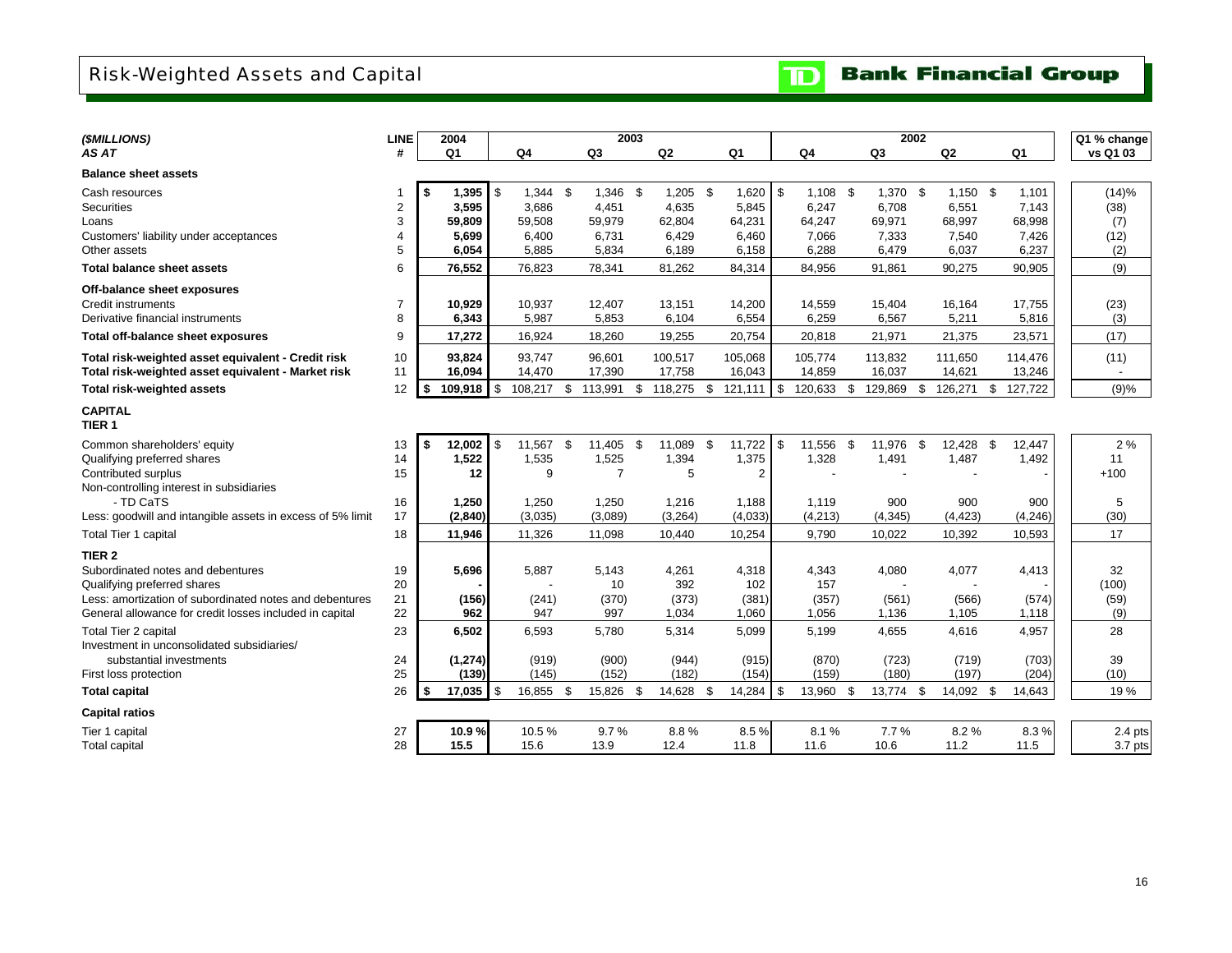## <span id="page-18-0"></span>Loan Securitization Loan Securitization

| (\$MILLIONS)                                              |                    |                |                |                |          |                          |                |      |           |                      |             |                          |                          |      |                |                                |             |                         |             |
|-----------------------------------------------------------|--------------------|----------------|----------------|----------------|----------|--------------------------|----------------|------|-----------|----------------------|-------------|--------------------------|--------------------------|------|----------------|--------------------------------|-------------|-------------------------|-------------|
|                                                           |                    | <b>LINE</b>    |                | 2004           |          |                          |                | 2003 |           |                      |             |                          |                          | 2002 |                |                                |             | <b>Full Year</b>        | Q1 % change |
| <b>FOR THE PERIOD ENDED</b>                               |                    | #              |                | Q <sub>1</sub> |          | Q4                       | Q3             |      | Q2        | Q <sub>1</sub>       |             | Q <sub>4</sub>           | Q3                       |      | Q <sub>2</sub> | Q1                             | 2003        | 2002                    | vs Q1 03    |
|                                                           |                    |                |                |                |          |                          |                |      |           |                      |             |                          |                          |      |                |                                |             |                         |             |
| Loans securitized and sold to third parties               |                    |                |                |                |          |                          |                |      |           |                      |             |                          |                          |      |                |                                |             |                         |             |
| Securitized/(repurchased) during the quarter <sup>1</sup> |                    |                |                |                |          |                          |                |      |           |                      |             |                          |                          |      |                |                                |             |                         |             |
| Mortgage                                                  | Conventional       | $\mathbf{1}$   | \$             |                | \$       |                          | \$             | \$   |           | \$<br>$\blacksquare$ | \$          |                          | \$                       | \$   |                | \$<br>$\overline{\phantom{a}}$ | \$          | \$                      | $-$ %       |
|                                                           | <b>MBS Pool</b>    | $\overline{2}$ |                | 1,056          |          | 2,138                    | 2,338          |      | 1,435     | 1,600                |             | 1,203                    | 1,273                    |      | 1,174          | 84                             | 7,511       | 3,734                   | (34)        |
|                                                           | Commercial         | 3              |                | 318            |          |                          | 302            |      |           | 577                  |             | (1)                      | 90                       |      |                | $\overline{\phantom{a}}$       | 879         | 89                      | (45)        |
| Personal                                                  | <b>HELOC</b>       | $\overline{4}$ |                | (426)          |          | (60)                     | (58)           |      | (36)      | (348)                |             | (472)                    | (541)                    |      | $\sim$         | (1,300)                        | (502)       | (2, 313)                | 22          |
|                                                           | <b>Credit Card</b> | 5              |                | (39)           |          | (613)                    | 1,146          |      | (20)      | (500)                |             | (107)                    | (219)                    |      | (668)          | $\blacksquare$                 | 13          | (994)                   | (92)        |
| Corporate Loans                                           |                    | 6              |                |                |          | $\overline{\phantom{a}}$ | $\sim$         |      | $\sim$    | $\blacksquare$       |             | $\overline{\phantom{a}}$ | $\overline{\phantom{a}}$ |      |                | $\overline{\phantom{a}}$       |             |                         |             |
| Outstanding at end of period                              |                    |                |                |                |          |                          |                |      |           |                      |             |                          |                          |      |                |                                |             |                         |             |
| Mortgage                                                  | Conventional       | $\overline{7}$ | $\sqrt{2}$     | 515            | \$       | 626                      | \$<br>788      | \$   | 1,052     | \$<br>1,380          | \$          | 1,600                    | \$<br>1,786              | \$   | 2,109          | \$<br>2,660                    | \$<br>626   | \$1,600                 | (63)%       |
|                                                           | <b>MBS Pool</b>    | 8              |                | 11,031         |          | 10,683                   | 9,532          |      | 8,302     | 7,660                |             | 6,473                    | 5,928                    |      | 5,351          | 4,554                          | 10,683      | 6,473                   | 44          |
|                                                           | Commercial         | 9              |                | 1,286          |          | 969                      | 969            |      | 667       | 667                  |             | 89                       | 90                       |      | $\sim$         | $\sim$                         | 969         | 89                      | 93          |
| Personal                                                  | <b>HELOC</b>       | 10             |                | 4,120          |          | 4,541                    | 4,590          |      | 4,648     | 4,684                |             | 5,032                    | 5,504                    |      | 5,888          | 5,959                          | 4,541       | 5,032                   | (12)        |
|                                                           | Credit Card        | 11             |                | 1,500          |          | 1,539                    | 2,147          |      | 1,002     | 1,022                |             | 1,522                    | 1,628                    |      | 1,847          | 2,515                          | 1,539       | 1,522                   | 47          |
| Corporate Loans                                           |                    | 12             |                | 42             |          | 79                       | 108            |      | 187       | 187                  |             | 200                      | 200                      |      | 200            | 200                            | 79          | 200                     | (78)        |
| Total                                                     |                    | 13             | $\frac{2}{3}$  | 18,494         | \$       | 18,437                   | \$<br>18,134   | \$   | 15,858    | \$<br>15,600         |             | \$14,916                 | \$<br>15,136             |      | \$15,395       | \$15,888                       | \$18,437    | \$14,916                | 19%         |
| Income statement classification impact                    |                    |                |                |                |          |                          |                |      |           |                      |             |                          |                          |      |                |                                |             |                         |             |
| Net interest income                                       |                    | 14             | \$             | (112)          | <b>S</b> | $(100)$ \$               | $(49)$ \$      |      | $(60)$ \$ | (58)                 | $\sqrt{3}$  | $(64)$ \$                | $(75)$ \$                |      | $(62)$ \$      | (87)                           | \$<br>(267) | $\mathfrak{s}$<br>(288) | 93 %        |
| Other income                                              |                    | 15             |                | 111            |          | 89                       | 60             |      | 54        | 47                   |             | 53                       | 63                       |      | 46             | 56                             | 250         | 218                     | $+100$      |
| Provision for credit losses                               |                    | 16             |                | 10             |          | 13                       | $\overline{7}$ |      | 6         | 11                   |             | 11                       | 12                       |      | 16             | 31                             | 37          | 70                      | (9)         |
| Total impact                                              |                    | 17             | $\sim$         | 9              | \$       | $2^{\circ}$              | \$<br>18       | \$   | $\sim$    | \$                   | \$          | $\mathbf{r}$             | \$<br>$\sim$             | \$   | $\sim$         | \$                             | \$<br>20    | \$                      | +100 %      |
|                                                           |                    |                |                |                |          |                          |                |      |           |                      |             |                          |                          |      |                |                                |             |                         |             |
| Mortgage Backed Securities Retained <sup>2</sup>          |                    |                |                |                |          |                          |                |      |           |                      |             |                          |                          |      |                |                                |             |                         |             |
| Outstanding at end of period                              |                    | 18             | $\blacksquare$ | 7,217          | \$       | 8,091                    | \$<br>5.920    | \$   | 6,467     | \$<br>6,661          | $\mathbb S$ | 6,212                    | \$<br>6,729              | \$   | 7,141          | \$<br>6,255                    | \$8,091     | \$6,212                 | 8 %         |

 $^{\rm 1}$  Excludes principal repayments during the quarter<br><sup>2</sup> Reported as investment securities issued or guaranteed by Canada on the consolidated balance sheet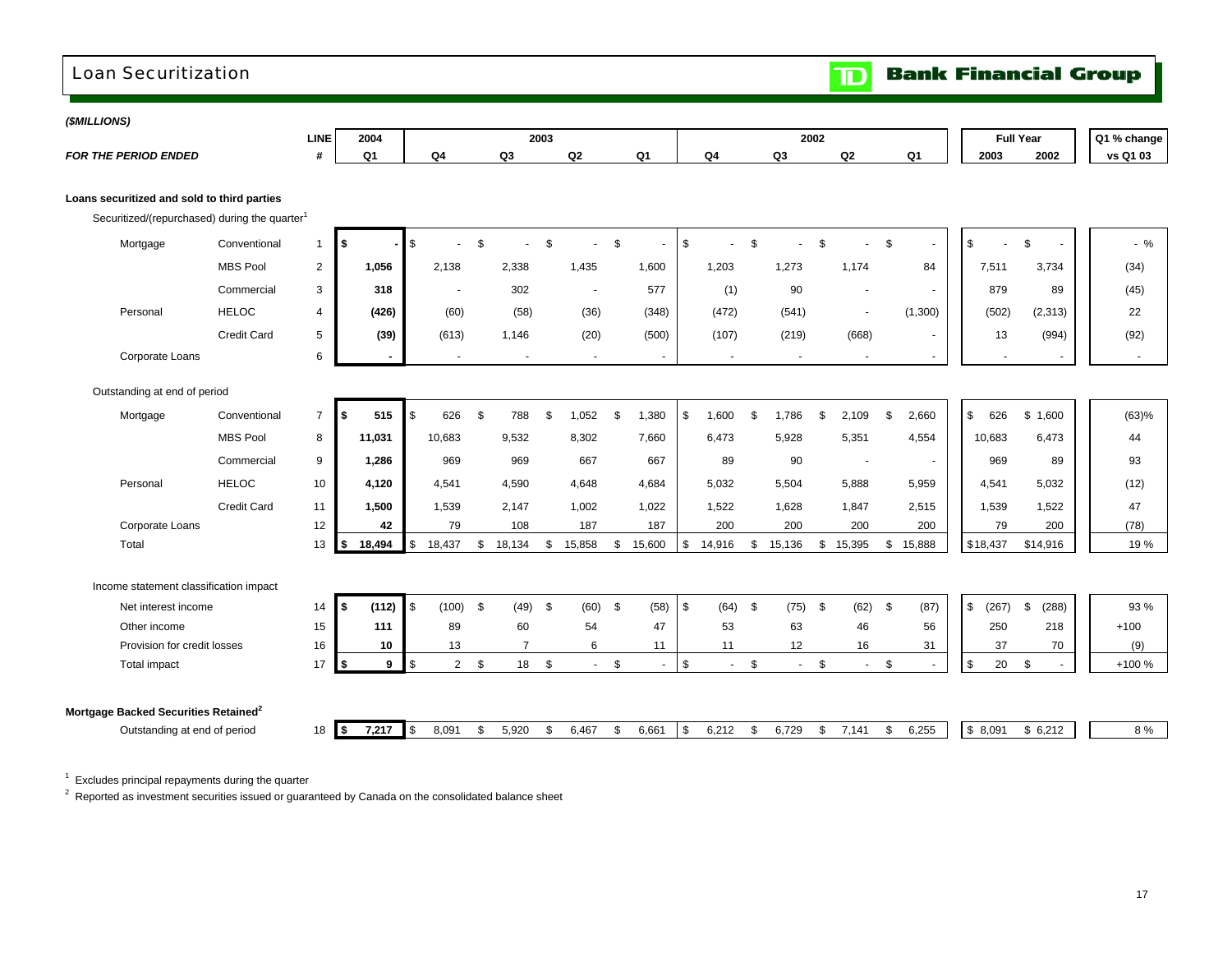<span id="page-19-0"></span>Impaired Loans by Business Line and General Allowances

**TD** Bank Financial Group

| (\$MILLIONS)                                               | <b>LINE</b>    | 2004           |               |         |             | 2003 |            |              |                |                  |         |             | 2002         |           |             | Q1 % change |
|------------------------------------------------------------|----------------|----------------|---------------|---------|-------------|------|------------|--------------|----------------|------------------|---------|-------------|--------------|-----------|-------------|-------------|
| AS AT                                                      | #              | Q1             |               | Q4      | Q3          |      | Q2         |              | Q <sub>1</sub> |                  | Q4      | Q3          |              | Q2        | Q1          | vs Q1 03    |
| <b>GROSS IMPAIRED LOANS</b>                                |                |                |               |         |             |      |            |              |                |                  |         |             |              |           |             |             |
| <b>Personal and Commercial Banking</b>                     |                |                |               |         |             |      |            |              |                |                  |         |             |              |           |             |             |
| Retail                                                     | $\overline{1}$ | \$<br>204      | \$            | 215     | \$<br>206   | \$   | 216        | \$           | 239            | \$               | 250     | \$<br>258   | \$           | 288       | \$<br>307   | (15)%       |
| Commercial                                                 | $\overline{2}$ | 223            |               | 210     | 209         |      | 189        |              | 150            |                  | 164     | 123         |              | 135       | 121         | 49          |
| <b>Total Personal and Commercial Banking</b>               | 3              | 427            |               | 425     | 415         |      | 405        |              | 389            |                  | 414     | 381         |              | 423       | 428         | 10          |
| <b>Wholesale Banking</b>                                   |                |                |               |         |             |      |            |              |                |                  |         |             |              |           |             |             |
| Corporate loans - core                                     | 4              |                |               |         |             |      |            |              | $\sim$         |                  | 2,080   | 1,611       |              | 1,212     | 895         |             |
| <b>Investment Banking</b>                                  | 5              |                |               |         | 27          |      | 28         |              | 31             |                  | 31      | 32          |              | 58        | 58          | (100)       |
| <b>Total Wholesale Banking</b>                             | 6              | $\blacksquare$ |               |         | 27          |      | 28         |              | 31             |                  | 2,111   | 1,643       |              | 1,270     | 953         | (100)       |
| <b>Corporate Segment</b>                                   |                |                |               |         |             |      |            |              |                |                  |         |             |              |           |             |             |
| Corporate loans - non-core                                 | $\overline{7}$ | 739            |               | 946     | 1,463       |      | 2,089      |              | 2,363          |                  |         |             |              |           |             | (69)        |
| TOTAL GROSS IMPAIRED LOANS                                 | 8              | 1,166<br>\$    | \$            | 1,371   | \$<br>1,905 | \$   | 2,522      | $\mathbb{S}$ | 2,783          | $\mathfrak{L}$   | 2,525   | \$<br>2,024 | \$           | 1,693     | \$<br>1,381 | (58)%       |
| <b>NET IMPAIRED LOANS</b>                                  |                |                |               |         |             |      |            |              |                |                  |         |             |              |           |             |             |
| <b>Personal and Commercial Banking</b>                     |                |                |               |         |             |      |            |              |                |                  |         |             |              |           |             |             |
| Retail                                                     | 9              | \$<br>111      | \$            | 121     | \$<br>118   | \$   | 126        | \$           | 142            | $$\mathfrak{S}$$ | 152     | \$<br>188   | \$           | 217       | \$<br>218   | (22)%       |
| Commercial                                                 | 10             | 136            |               | 123     | 113         |      | 102        |              | 75             |                  | 105     | 68          |              | 82        | 74          | 81          |
| <b>Total Personal and Commercial Banking</b>               | 11             | 247            |               | 244     | 231         |      | 228        |              | 217            |                  | 257     | 256         |              | 299       | 292         | 14          |
| <b>Wholesale Banking</b>                                   |                |                |               |         |             |      |            |              |                |                  |         |             |              |           |             |             |
| Corporate loans - core                                     | 12             |                |               |         |             |      |            |              | $\sim$         |                  | 1,163   | 924         |              | 749       | 674         |             |
| Investment banking                                         | 13             |                |               |         | 27          |      | 28         |              | 31             |                  | 31      | 32          |              | 49        | 49          | (100)       |
| <b>Total Wholesale Banking</b>                             | 14             | $\overline{a}$ |               |         | 27          |      | 28         |              | 31             |                  | 1,194   | 956         |              | 798       | 723         | (100)       |
| <b>Corporate Segment</b>                                   |                |                |               |         |             |      |            |              |                |                  |         |             |              |           |             |             |
| Corporate loans - non-core <sup>1</sup>                    | 15             | 469            |               | 640     | 938         |      | 956        |              | 1,264          |                  |         |             |              |           |             | (63)        |
| Total impaired loans net of specific provisions            | 16             | 716            |               | 884     | 1,196       |      | 1,212      |              | 1,512          |                  | 1,451   | 1,212       |              | 1,097     | 1,015       | (53)        |
| General allowance for credit losses                        | 17             | 984            |               | 984     | 1,141       |      | 1,141      |              | 1,141          |                  | 1,141   | 1,141       |              | 1,138     | 1,141       | (14)        |
| Sectoral allowance for credit losses                       | 18             | 316            |               | 541     | 698         |      | 813        |              | 1,032          |                  | 1,285   | 870         |              |           |             | (69)        |
| TOTAL NET IMPAIRED LOANS                                   | 19             | (584)          | \$            | (641)   | \$<br>(643) | \$   | (742)      | \$           | (661)          | \$               | (975)   | \$<br>(799) | $\mathbb{S}$ | (41)      | \$<br>(126) | (12)%       |
|                                                            |                |                |               |         |             |      |            |              |                |                  |         |             |              |           |             |             |
| Allowance for credit losses as a % of gross impaired loans | 20             | 150.1%         |               | 146.8%  | 133.8%      |      | 129.4%     |              | 123.8%         |                  | 138.6%  | 139.5%      |              | 102.4 %   | 109.1%      | 26.3 pts    |
| Total Loans (page 10, line 12)                             | 21             | \$<br>125,871  | $\mathfrak s$ | 124,703 | \$ 127,108  |      | \$ 129,289 |              | \$129,496      | \$               | 130,346 | \$132,649   |              | \$130,858 | \$131,932   | (3)%        |
| Net impaired loans as a % of net loans                     | 22             | (0.5)%         |               | (0.5)%  | (0.5)%      |      | (0.6)%     |              | (0.5)%         |                  | (0.7)%  | (0.6)%      |              | $-$ %     | (0.1)%      | - pts       |
| <b>GENERAL ALLOWANCE FOR CREDIT LOSSES</b>                 |                |                |               |         |             |      |            |              |                |                  |         |             |              |           |             |             |
| Loans (line 17 above)                                      | 23             | 984<br>\$      | \$            | 984     | \$<br>1,141 | \$   | 1,141      | \$           | 1,141          | \$               | 1,141   | \$<br>1,141 | \$           | 1,138     | \$<br>1,141 | (14)%       |
| Derivative financial instruments                           | 24             | 74             |               | 65      | 73          |      | 71         |              | 76             |                  | 65      | 52          |              | 48        | 31          | (3)         |
| Total general allowance                                    | 25             | 1,058<br>5     | \$            | 1,049   | \$<br>1,214 | \$   | 1,212      | \$           | 1,217          | \$               | 1,206   | \$<br>1,193 | \$           | 1,186     | \$<br>1,172 | (13)%       |
|                                                            |                |                |               |         |             |      |            |              |                |                  |         |             |              |           |             |             |

 $1$  Comparative figures have not been provided as the split between core and non-core is a result of a change in business strategy effective Q1/03